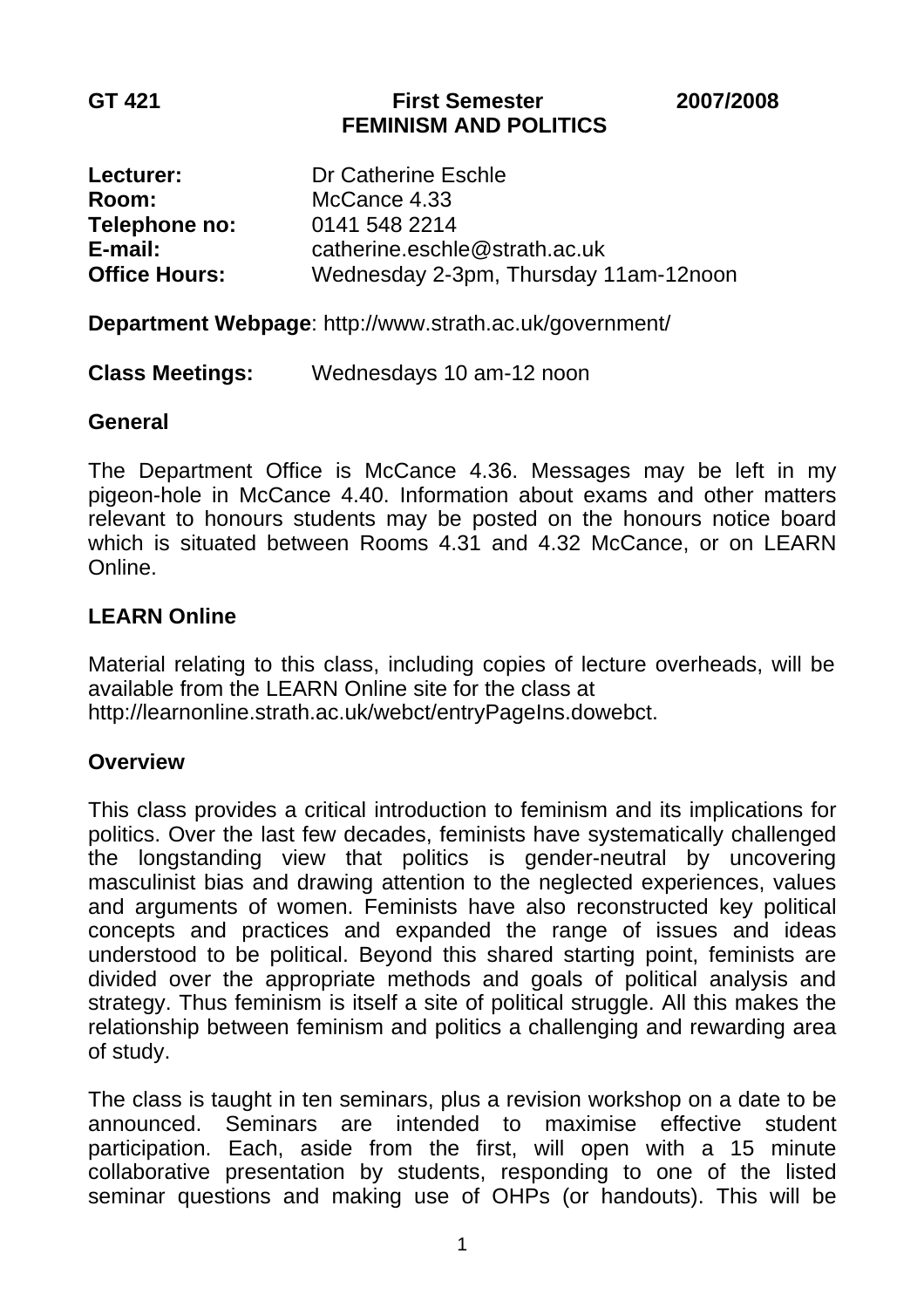followed by general discussion. Seminar topics follow three main headings, beginning with core feminist concepts then looking at feminist engagements with the kind of themes that are usually studied under the rubric of politics. We then evaluate the ways in which feminists have expanded politics beyond the usual boundaries of the discipline. The class is assessed through written coursework and an exam. A summary of the class follows:

| Wk 1                                              | Introduction: What is feminism? Why study feminism? |                   |
|---------------------------------------------------|-----------------------------------------------------|-------------------|
| <b>Part 1: Core feminist claims</b>               |                                                     |                   |
| Wk <sub>2</sub>                                   | Sex and gender                                      |                   |
| Wk <sub>3</sub>                                   | Power, the public and the private                   |                   |
| <b>Part 2: Feminist engagements with politics</b> |                                                     |                   |
| Wk 4                                              | Equality and difference                             |                   |
| <b>Wk 5</b>                                       | Democracy and citizenship                           |                   |
| Wk <sub>6</sub>                                   | State and nation                                    | *Book review due* |
| Wk 7                                              | Development                                         |                   |
| <b>Part 3: Feminist extensions of politics</b>    |                                                     |                   |
| Wk 8                                              | Reproduction and motherhood                         |                   |
| <b>Wk 9</b>                                       | Knowledge and the study of politics                 |                   |
| <b>Wk 10</b>                                      | No seminar                                          | *Essay due*       |

# **Aims**

This class aims to:

- provide an overview of contemporary feminist theory and practice and of the main areas of agreement and dispute amongst feminists;
- examine and assess feminist criticisms of the politics discipline;
- foster a critical understanding of feminist reconstructions of political concepts and practices;
- interrogate feminist debates that expand political argument to new issues;
- encourage evaluation of competing strands of feminist argument.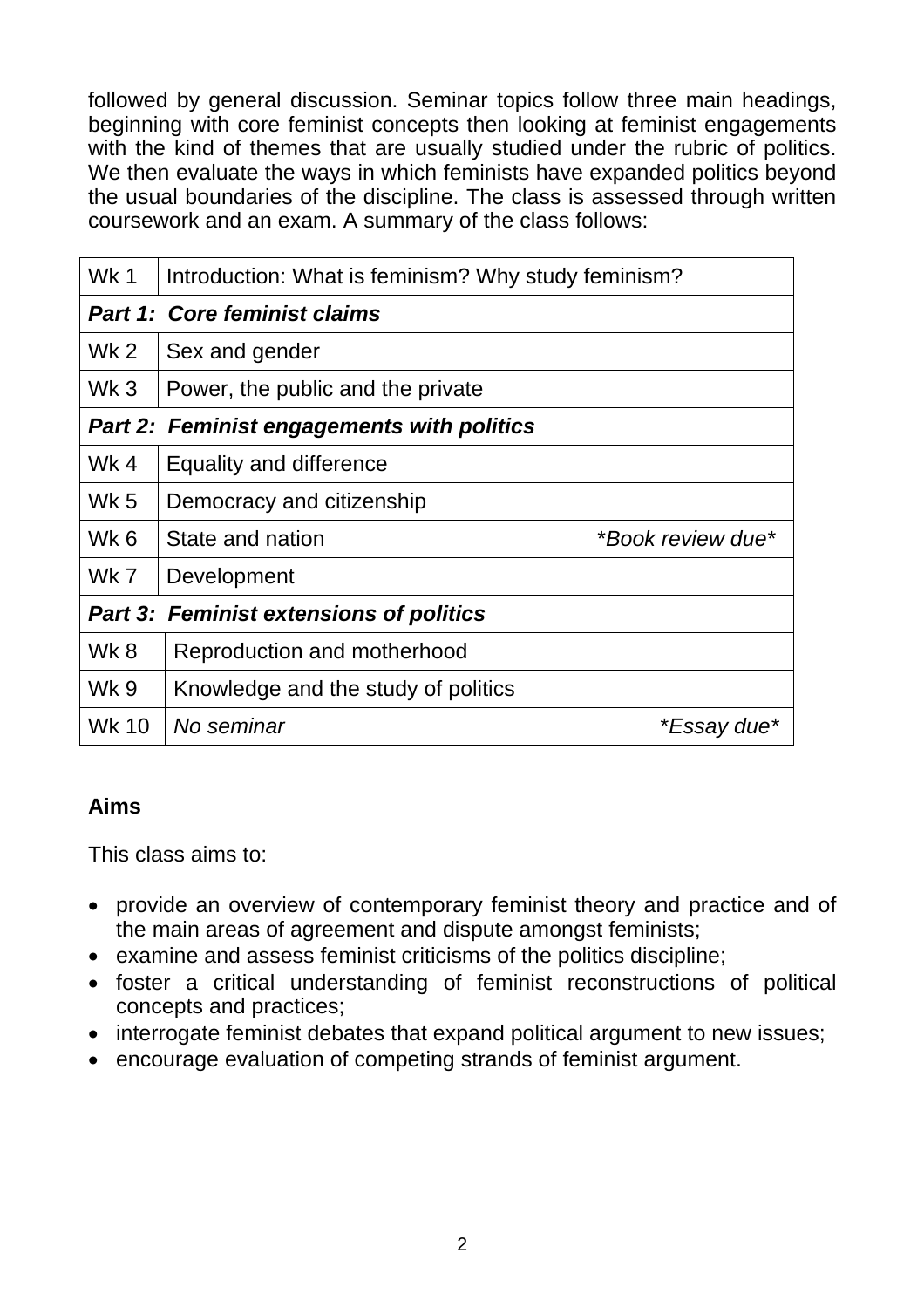# **Learning Outcomes**

# *Knowledge and Understanding*

By the end of this class, you should be able to:

- identify key developments and debates within contemporary feminism;
- understand feminist critiques of mainstream political theory and practice;
- assess the strengths and weakness of feminist reconstructions of mainstream political concepts and strategies;
- assess feminist debates on issues usually positioned as non-political;
- apply feminist arguments to wider political debates.

# *Skills (intellectual/transferable)*

Seminar presentations and discussions will require you to:

- select, take notes from and review relevant written material:
- prepare, articulate and defend reasoned answers to set questions;
- work collaboratively with others;
- develop your presentation skills: communicate your ideas effectively and succinctly by using overheads and handouts and by keeping within prescribed time-limits.

The assessed written work of this class will require you to:

- read one key text in detail and convey its arguments in your own words;
- research answers to essay questions by drawing on a range of material;
- understand, analyse and evaluate the material you have read;
- work out and sustain well-structured and convincing lines of argument;
- express yourself clearly and succinctly.

## **General Class Regulations**

## *Plagiarism*

Essays which are even partly plagiarised will be subject to penalties and a zero mark may be awarded.

Any prima facie case of plagiarism in the Department will be considered by a Committee normally composed of the Lecturer responsible for the given class, the Undergraduate Director and the Head of Department or his nominee. The student involved will have a right to give evidence to the Committee. If the Committee decides that plagiarism has occurred a penalty will be imposed and a zero mark may be awarded at the discretion of the Committee. The student will be warned with regards to his/her future conduct. In accordance with University regulations, serious cases will be reported to the University Secretary and may be dealt with by the Senate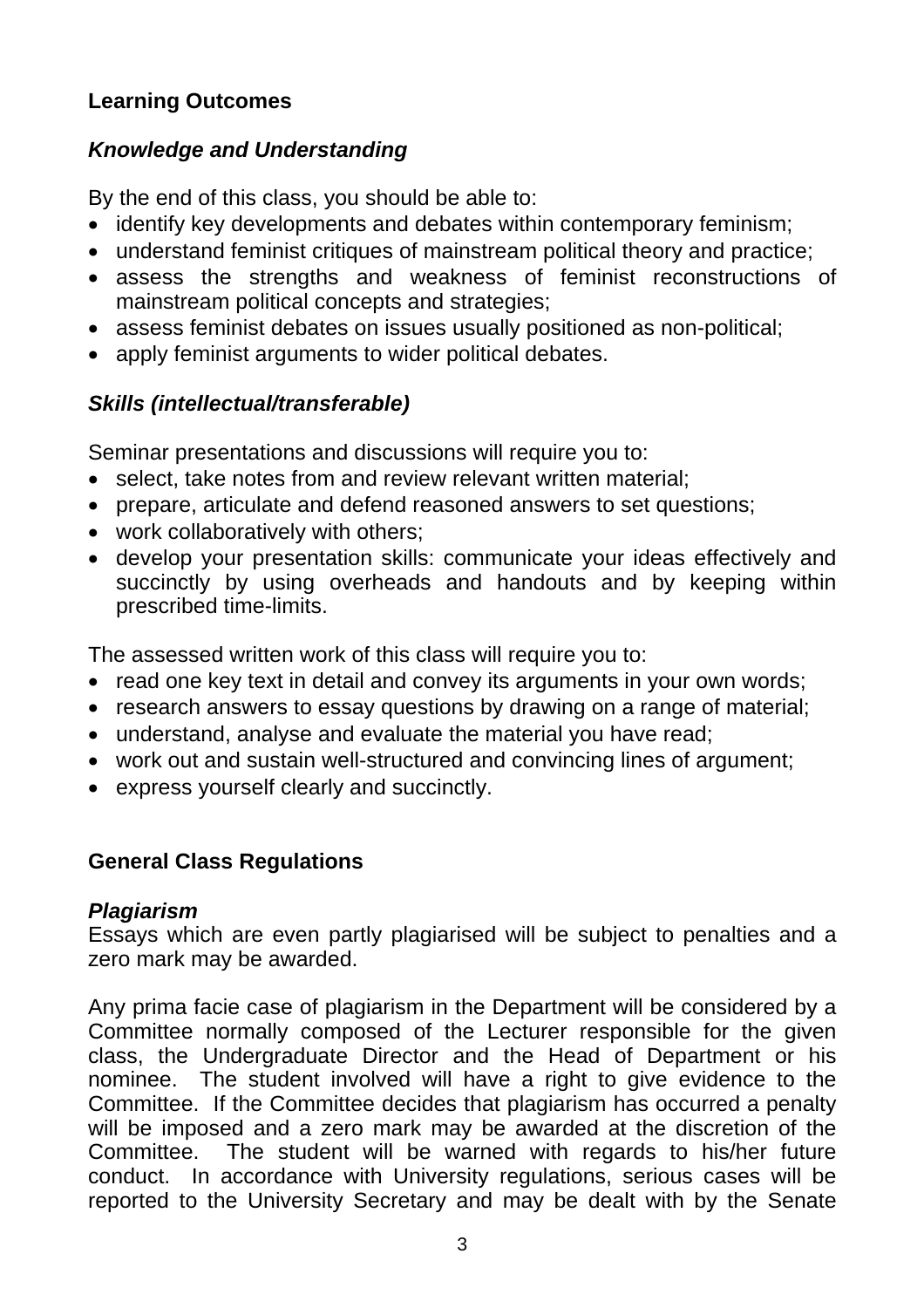Discipline Committee. The Regulations for the proceedings of the University Disciplinary Committee are in Ordinances 5.4 and 5.6.

### *Attendance*

In each Honours class **attendance at seminars is compulsory**. Any absence from seminars must be covered by a medical certificate, or a satisfactory explanation, in person, to your tutor. Any student missing two seminars without satisfactory explanation will be required to attend a meeting with the Undergraduate Director: Honours and Head of Department.

## *Honours Essays and Dissertations*

Students should not wholly or substantially reproduce material from their dissertations in their essays. If in any doubt consult your class tutor.

### *Late submission of essays*

Late submission of work will normally result in a penalty. There is a standard Department of Government penalty:

 For all or part of the first week after submission date: **10 PER CENT OFF ASSESSED MARKS**  For part or all of the second week after submission date: **A FURTHER 10 PER CENT OFF ASSESSED MARK** After second week **NO MARKS**

The Department will always consider sympathetically certified cases of illness or adverse personal circumstances and will not apply the rule in an uncaring manner. The rules are designed to help students plan their work sensibly and to ensure equity between students.

## *Procedures in event of mitigating circumstances and illness*

The Board of Examiners will consider any evidence about circumstances, medical or otherwise, which may have affected the student's performance. As such, it is important for the student to provide any evidence of such circumstances in writing to the Board. Students should submit such evidence to the Examinations Officer in the Department, Wolfgang Rüdig, who will forward it to the Board. All evidence should be submitted as soon as possible and in any case at least a week before the Board meeting.

## *Academic Policies, Procedures and Guidelines*

The University's academic policies, procedures and guidelines, including the complaints procedure, are available at: http://www.mis.strath.ac.uk/Secretariat/Publications/general/procedures/index .html.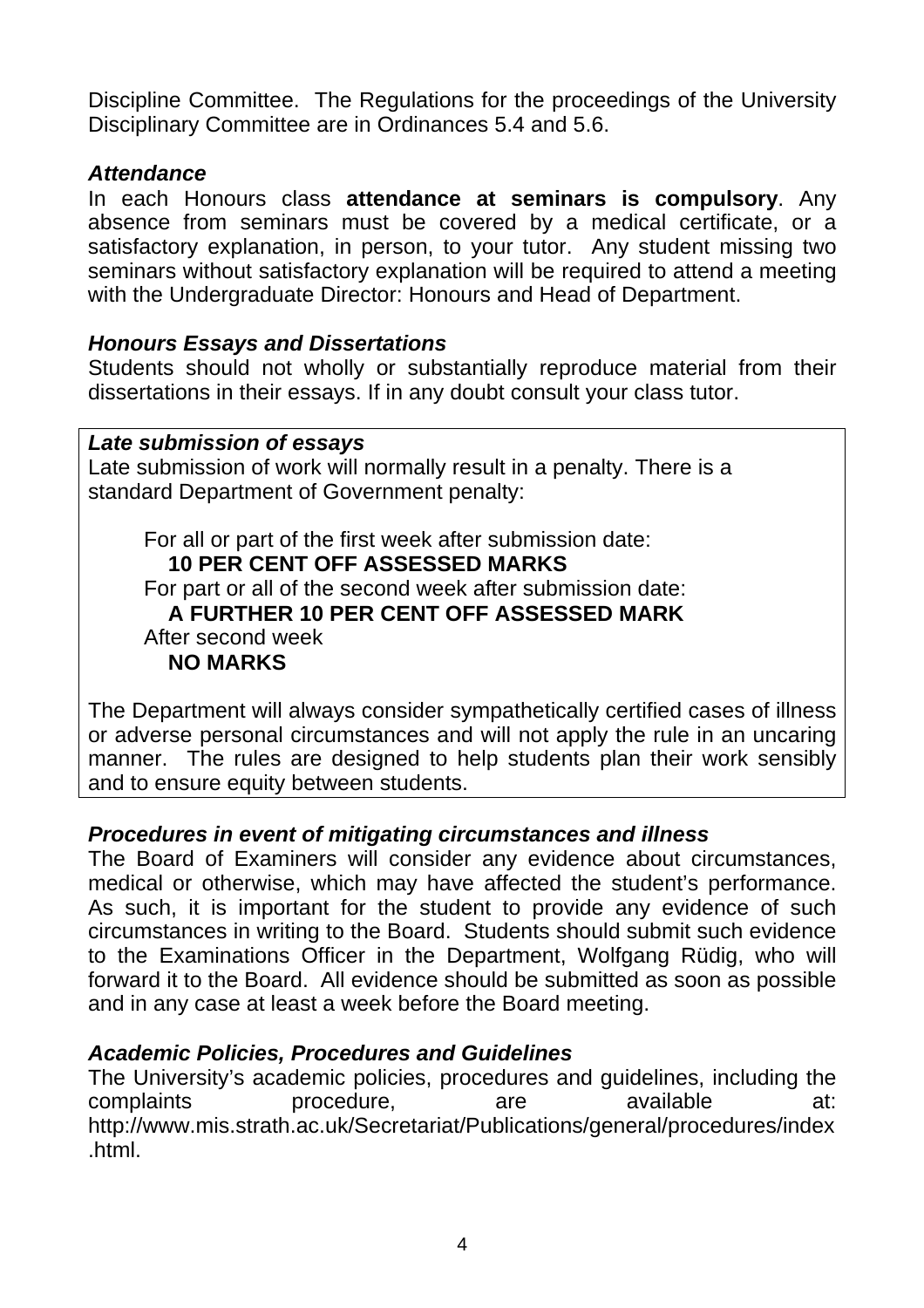## *Disability Equality Scheme*

The University is committed to promote and deliver disability equality across all policies and activities. Details of the University's Disability Equality Scheme are available at:

<http://www.strath.ac.uk/disabilityservice/disabiltyequalityscheme/>

#### *Disability Services*

The University's Disability Adviser is Anne Simpson, and her office is in Room 4.41 Graham Hills Building, 50 George Street, tel. 0141 548 3402, email a.simpson@mis.strath.ac.uk. Students with disabilities should contact the Disability Services as early as possible in the academic year if they feel that they will require additional support or equipment as a result of a disability or health problem.

It is essential that students who think that they will require special exam arrangements make an appointment with the Disability Service to discuss these arrangements, and that they do so at least two months prior to their first diet of exams, so that there is ample time for students to supply written evidence of the need for these special arrangements.

The Departmental Disability advisor is Dr Robert Johns and his office is McCance 4.42, 16 Richmond Street, tel. 0141 548 2668, email [robert.johns@strath.ac.uk.](mailto:robert.johns@strath.ac.uk)

#### *Writing Good Essays*

A guide to writing good essays and exam answers is available on the Department of Government's Web Page: http://www.strath.ac.uk/government/.

#### *Credit Value*

This class has a credit weighting of 20 and an associated 'learning time' of 200 hours. This means that the time spent in seminars is only a small part of the time you need to devote to your studies. The total time spent on reading, presentations, researching and writing assessment essays, and preparing for and sitting the formal examination should be no less than 200 hours.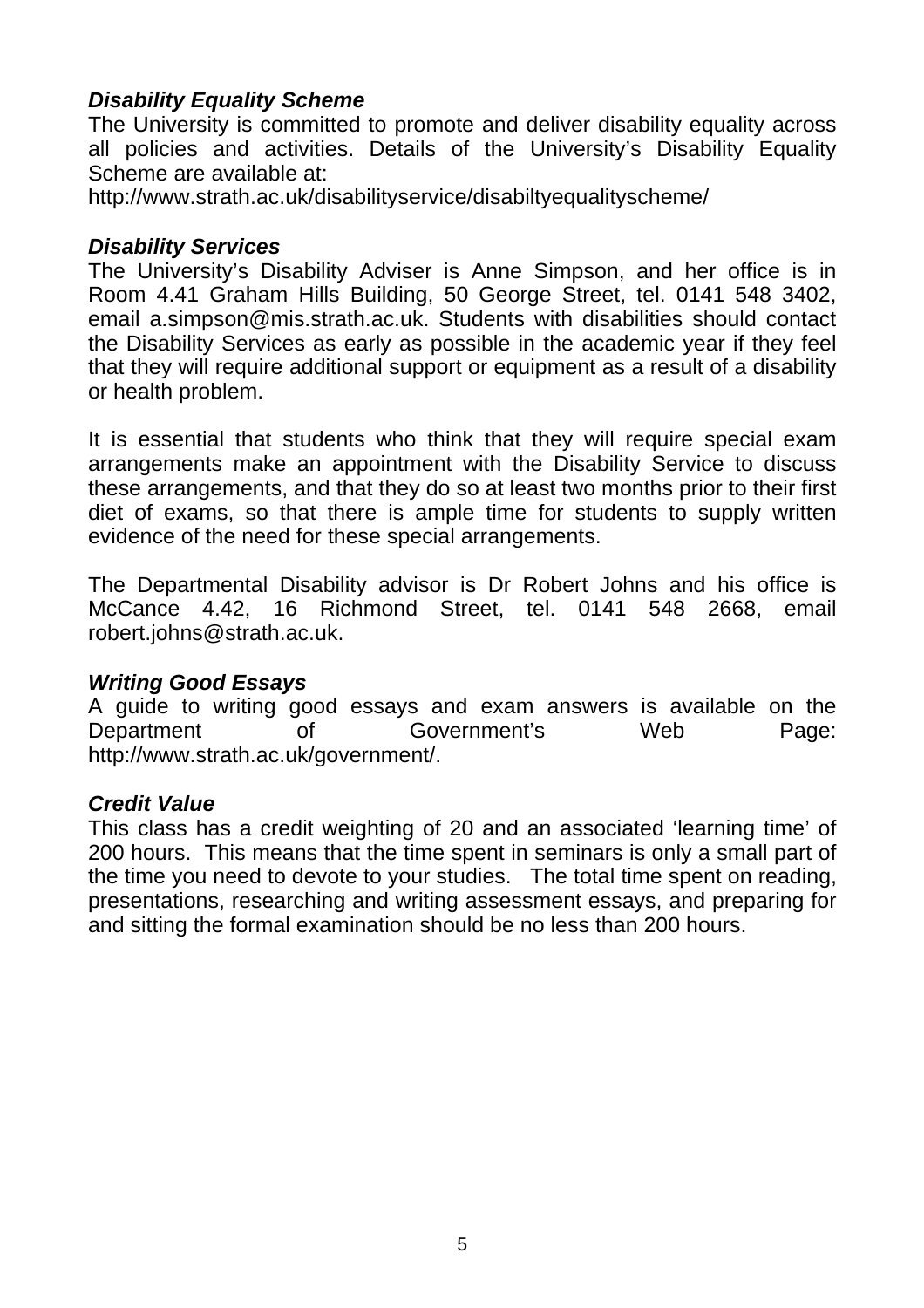## **Assessment and Examination**

There will be a formal two hour **examination** at the end of the academic year on a date yet to be decided. This examination will constitute 60% of your final mark. There is a model exam paper included at the end of this handout (Appendix B.

In addition you will be required to submit two pieces of course work. The first is a **book review** of no more than **1000** words. This will constitute 10% of your final mark. The last date for submission is **Tuesday 6 November 2007 at 4.45 pm** (week 6). You can choose any book listed in this handout, except those recommended for purchase (in other words, you should be reading something other than the core books for the class!). Tips for writing a book review are included at the end of this handout (Appendix A).

The second piece of assessed course work is an **essay** of approximately **3000** words. This will constitute 30% of your final mark. The last date for submission is **Tuesday 4 December 2007 at 4.45 pm** (week 10). You are strongly advised to complete your essay in advance of this deadline. Choose a question from those listed overleaf.

Essays and book reviews should be posted in the Politics Essay Collection Box (by Room 4.36). The box will be emptied at 4.45pm each day and all essays and book reviews therein will be date stamped. An extension may be granted in exceptional circumstances; it must be arranged in advance of the day of submission and is at Catherine Eschle's discretion. Otherwise, late submission penalties will apply.

The course work and exam are intended to assess your substantive knowledge of topics covered in the class. They should demonstrate your ability to:

- identify relevant developments and debates within contemporary feminism;
- understand feminist critiques of mainstream political theory and practice;
- assess feminist reconstructions of key political concepts and strategies and feminist efforts to expand the remit of politics;
- apply feminist arguments to wider political debates.

The course work and exam are also intended to assess your study skills. They should demonstrate your ability to:

- convey the argument of a key text in your own words;
- research answers to essay questions by drawing on a range of material;
- understand, analyse and evaluate the material you have read;
- work out and sustain convincing lines of argument;
- express yourself clearly and succinctly.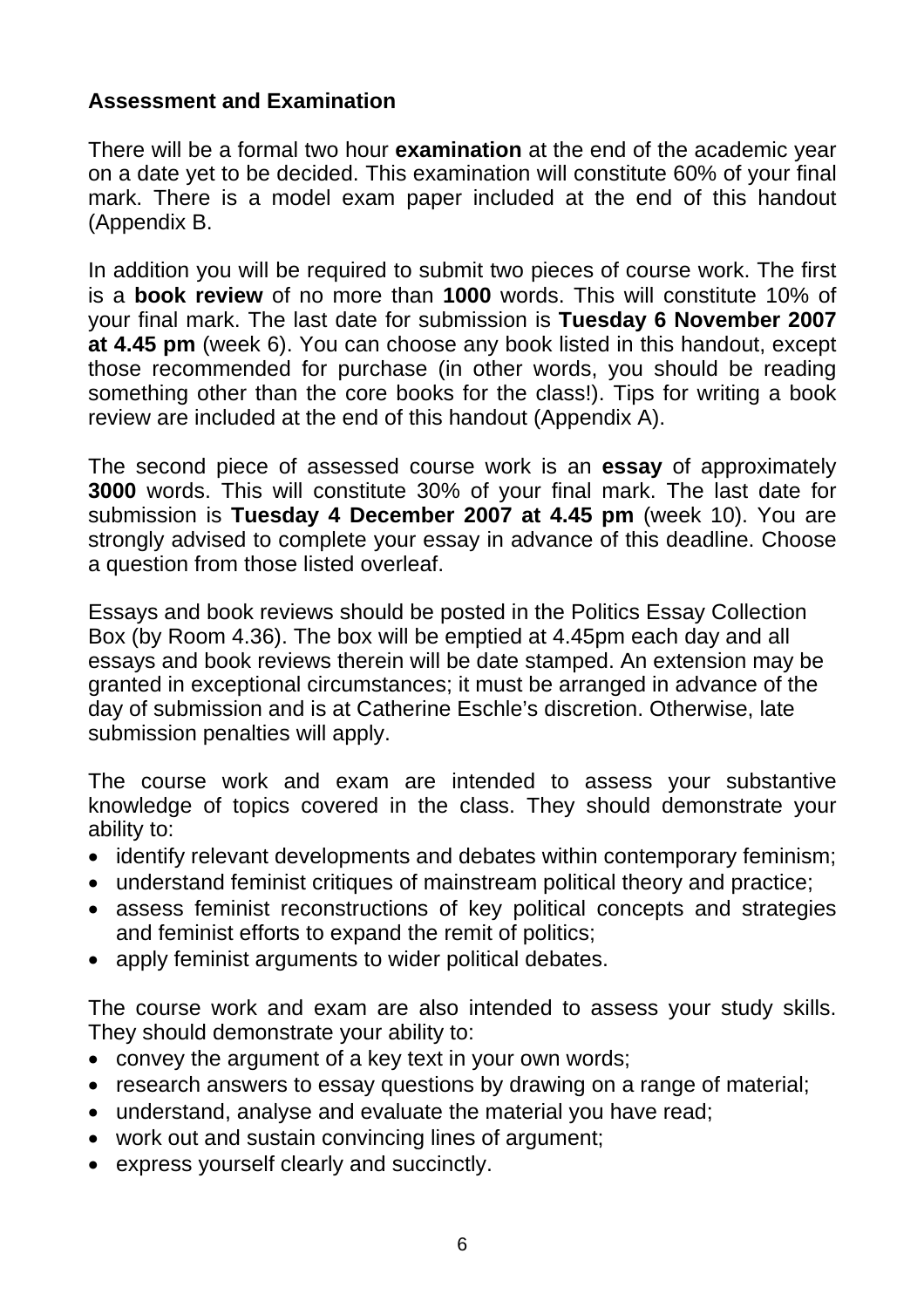## **Essay Questions**

- 1. 'Feminism is politics' (Anne Phillips). Discuss.
- 2. Explore the implications of Judith Butler's claim that 'non-normative sexual practices call into question the stability of gender as a category of analysis'.
- 3. Compare and contrast TWO feminist theories of patriarchy.
- 4. To what extent, and in what ways, is affirmative action justified in the pursuit of women's equality with men?
- 5. Explore Ruth Lister's claim that feminists have 'developed a theory and praxis of citizenship which challenges the idea that citizenship is "just something for the boys"'.
- 6. Should feminists support or oppose nationalist struggles?
- 7. Why has Vandana Shiva's approach to development been so widely criticised – and to what extent do you think the criticisms are deserved?
- 8. The feminist focus on abortion has in recent years broadened into a 'reproductive rights' agenda. Why has this change taken place and what are its implications?
- 9. To what extent, and in what ways, has politics been defined as a masculine activity?

## **Format of Teaching**

The class is taught in ten seminars, plus a revision workshop. Seminars are intended to maximize effective student participation. Each seminar will open with a 15 minute collaborative presentation by students, responding to one of the listed seminar questions and making use of OHPs and handouts. Presentations will be followed by discussions and group work. Note that ALL students are expected to read TWO of the four listed seminar readings in advance of every seminar so that you can contribute to discussion.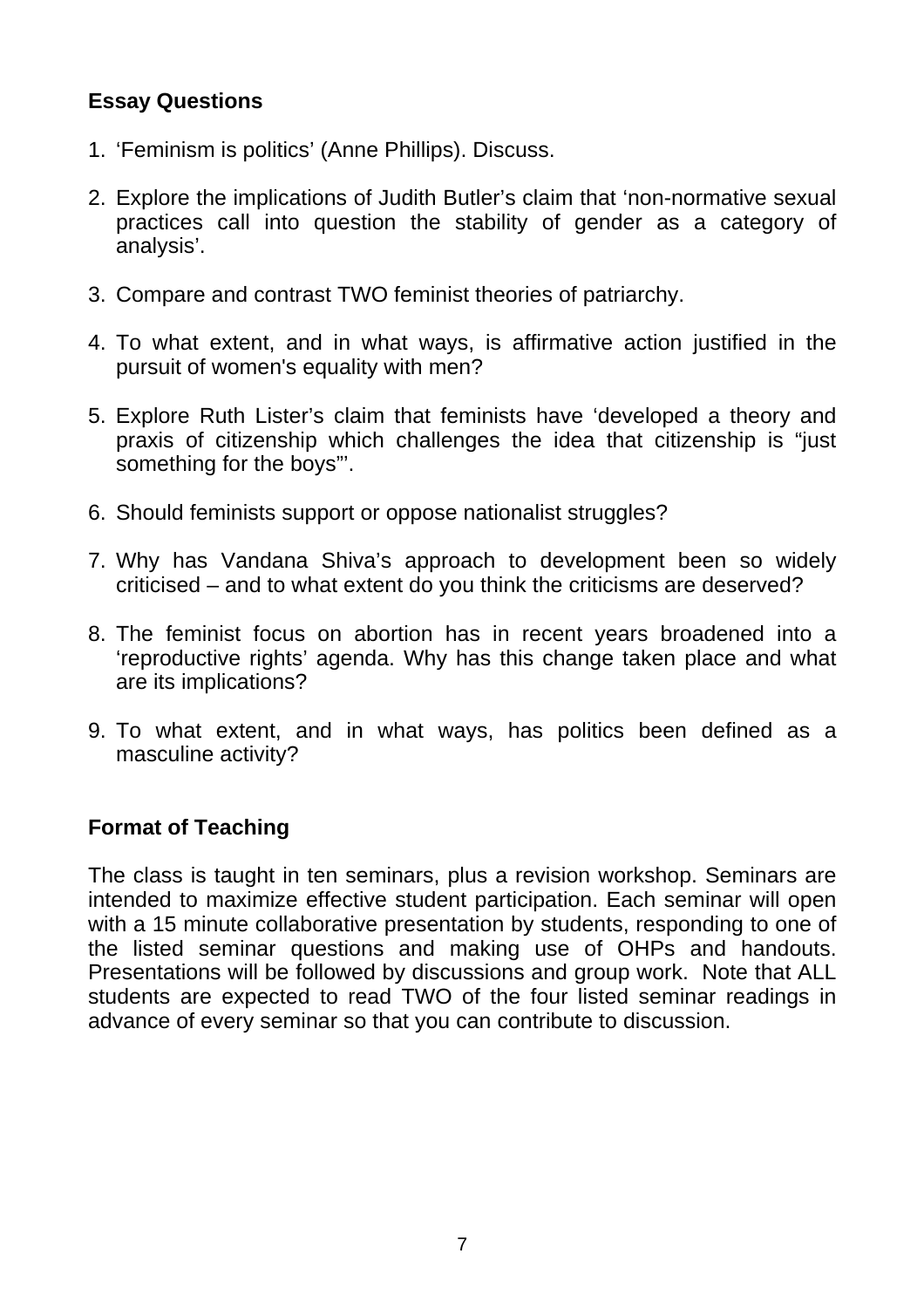# **Reading**

## *Books Recommended for Purchase*

There is no one set text for this class because there is no one book that covers all or most of the topics. However, the following cover several of the seminar topics and one or two would be useful to have. The seminar readings are mostly drawn from these books. Although the Phillips and Squires are a little old, the former contains several classic essays and the latter offers a sustained, coherent account of the relation between feminism and politics. The Blakeley and Bryson is much newer, and focuses on primarily on issues of state and democracy as well as having an interesting essay on development. The Ricciutelli et al. contains more geographically diverse contributions that don't follow the themes of the class so closely but would take your analysis in interesting directions:

- Blakeley Georgina and Valerie Bryson (eds) (2007) *The Impact of Feminism on Political Concepts and Debates,* Manchester University Press. ISBN-13: 978 0 7190 7512 4, £14.99.
- Phillips, Anne (ed.) (1998) *Feminism and Politics*, Oxford: Oxford University Press, ISBN-13: 978-0-19-878205-6, £20.00.
- Ricciutelli, Luciana, Angela Miles and Margaret H. McFadden (eds) (2004) *Feminist Politics, Activism and Vision,* London: Zed Books. ISBN-13: 9781842773512, £17.99.
- Squires, Judith (1999) *Gender in Political Theory*, Cambridge: Polity Press. ISBN-13: 9780745615011, £15.99.

You could also consider purchasing one of the following surveys of feminist thought. They are not sources of weekly reading but rather give good overviews of the different strands of feminist theorizing and will thus be a useful background resource.

Beasley, Chris (1999) *What is Feminism: An Introduction to Feminist Theory*, London: Sage. 0761963359, £19.99

Bryson, Valerie (2003) *Feminist Political Theory: An Introduction,*  Basingstoke: Palgrave Macmillan, 0333945689, £19.99

## *How to Use the Reading List*

Reading is listed under weekly topics. You are all expected to read TWO of the listed **seminar readings** in advance of every session so that you are able to contribute to the discussion. When you are presenting, and when you are preparing for the essay and exam, you will also need to draw on the **further reading**. If you have difficulty getting hold of the specified reading, you are expected to use your initiative and look for other appropriate material. You are encouraged to make use of the internet, newspapers and feminist journals stored by the library, such as *Signs, Women's Studies International Forum* and *Women and Politics* (all at 301.4 Serial).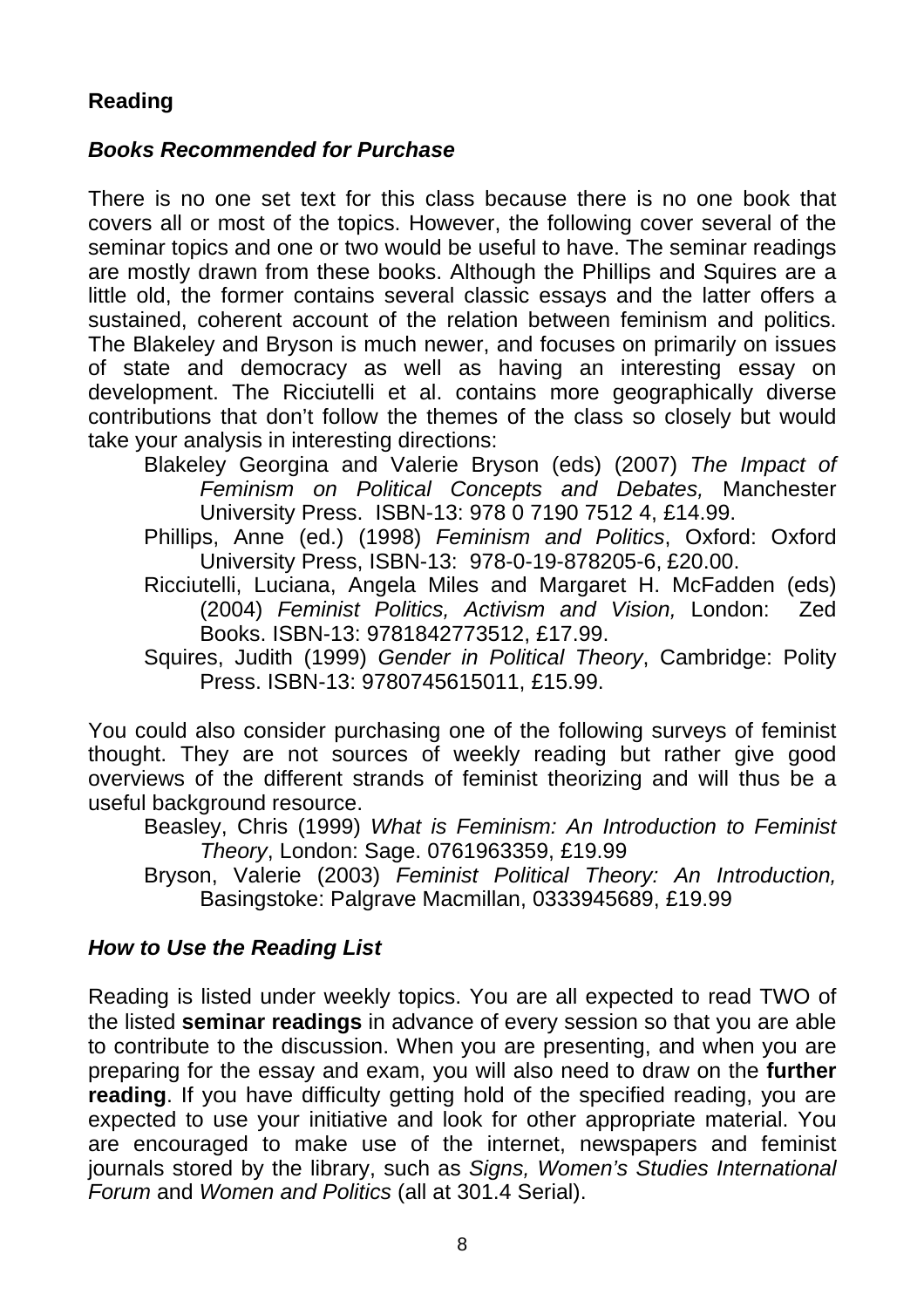# **Week 1**

# **Introduction: What is Feminism? Why Study Feminism?**

This introductory session will provide an orientation to the structure and demands of the class. Seminar presentations will be allocated. In addition, you will be introduced to feminist theory and practice. We will be taking an overview of feminism as a movement, the origins and character of its 'second wave' in the west and the diverse expressions it can take. We will also take an initial look at the relevance of feminism to the study of politics.

## *Seminar questions*

- What is feminism?
- What different kinds of feminism are there? Is feminism now so fragmented that it is more appropriate to talk of 'feminisms'?
- Why should students of politics study feminism?

### *Seminar reading*

Adeleye-Fayemi, Bisi (2004) 'Creating and Sustaining Feminist Space in Africa: Local and Global Challenges in the Twenty First Century', in L. Ricciutelli et al (eds) *Feminist Politics, Activism and Vision,* London: Zed. Also online at

[http://www1.oise.utoronto.ca/cwse/Bisi%20Lecture%204.pdf.](http://www1.oise.utoronto.ca/cwse/Bisi%20Lecture%204.pdf)

- Beasley, Chris (1999) *What is Feminism: An Introduction to Feminist Theory,*  London: Sage, Chapters 3 and 4.
- Bracke, Sara (2003) 'Different Worlds Possible: Feminist Yearnings for Shared **Futures'**, **Futures'**, **online** at: <http://www.sindominio.net/karakola/english/differentworlds.htm>, reprinted in J. Kerr et al (eds) *The Future of Women's Rights,* London: Zed, 2004.
- Thompson, Denise (2005) 'Who's Afraid of Defining Feminism?', pdf file on [http://www.spin.net.au/~deniset/cconfpap/gdeffem05.pdf](http://www.spin.net.au/%7Edeniset/cconfpap/gdeffem05.pdf)

- Baumgardner, Jennifer and Amy Richards (2000) *Manifesta: Young Women, Feminism and the Future,* USA: Farrar, Strauss and Giroux.
- Bryson, Valerie (1999) *Feminist Debates: Issues of Theory and Political Practice,* Basingstoke: Macmillan. Chapter 2.
- Bulbeck, Chilla (1998) *Reorienting Western Feminisms,* Cambridge: Cambridge University Press.
- Collins, Patricia Hill (2000) *Black Feminist Thought,* 2nd edition, London: Routledge, Chapters 1 and 2
- Corrin, Chris (1999) *Feminist Perspectives on Politics*, London: Longman.
- Cosslett, Tess *et al* (eds) (1996) *Women, Power, and Resistance,* Milton Keynes: Open University Press, chaps by P. Summerfield and S. Wise
- Coward, Rosalind (1998) *Sacred Cows: Is Feminism Relevant to the New Millennium?* London: Harper Collins.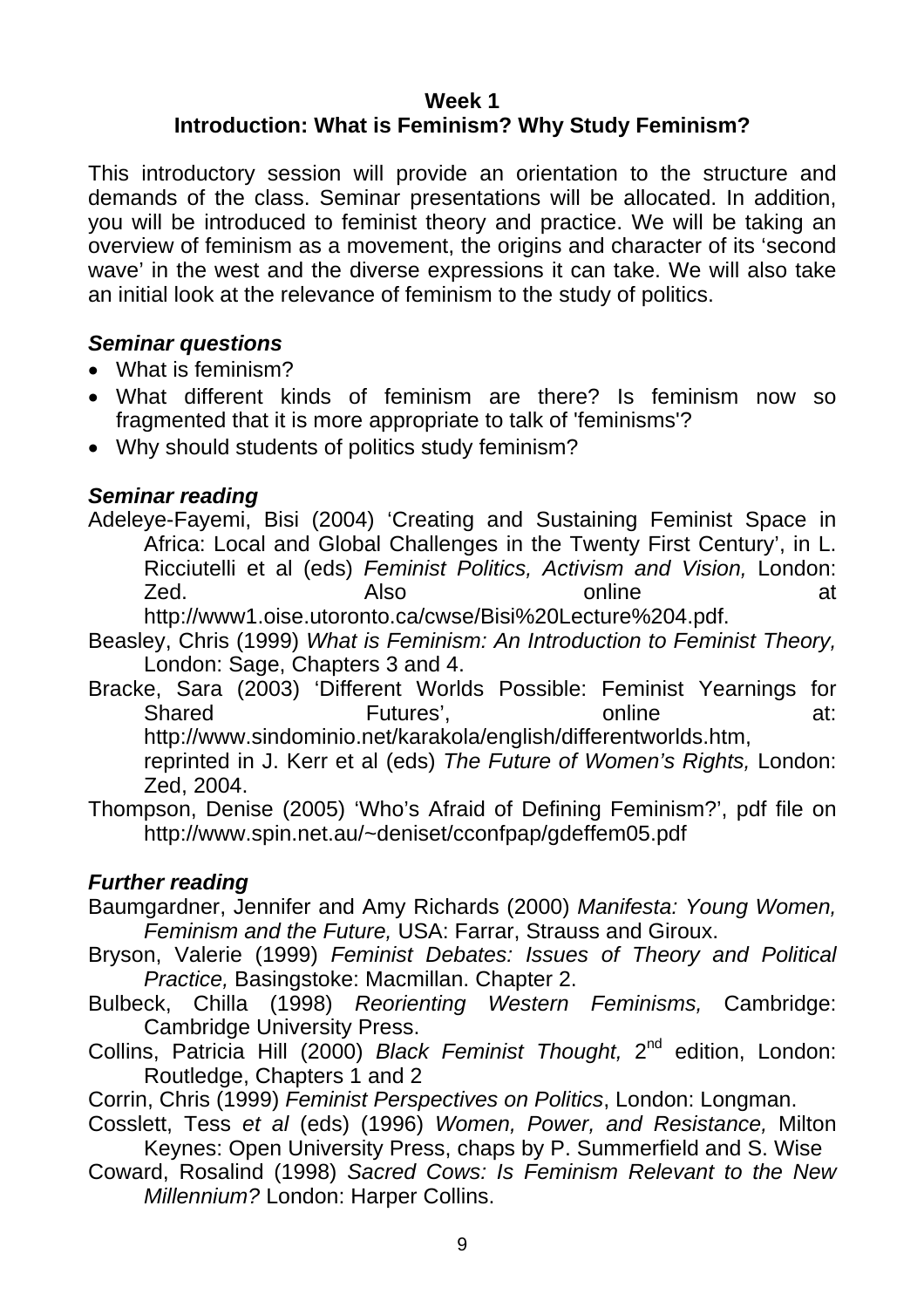- Ford, Lynne E, (2002) *Women and Politics: The Pursuit of Equality,* USA: Houghton Mifflin, chapter 1
- Glick, Elisa (2000) 'Sex Positive: Feminism, Queer Theory and the Politics of Transgression', *Feminist Review,* 64, 19-45, accessed online via library website
- Hooks, bell (2000) *Feminism is for Everybody: Passionate Politics,* Boston: South End Press.
- Johnson-Odim, Cheryl (1991) 'Common Themes, Different Contexts: Third World Women and Feminism', in Chandra Talpade Mohanty et al. (eds) *Third World Women and the Politics of Feminism*, Bloomington: Indiana University Press.
- Kofman, Eleonore et al (eds) (2004) *Mapping Women, Making Politics*  (London; Routledge), 3: 'Feminism and Political Theory'.
- Miles, Angela (1996) *Integrative Feminism: Building Global Visions, 1960s 1990s,* London: Routledge.
- Oakley, Anne and Juliet Mitchell (eds) (1986) *What is Feminism*? Oxford: Blackwell.
- Patel, Pratibha (1997) 'Third Wave Feminism and Black Women's Activism' in Heidi Safia Mirza (ed.) *Black British Feminism,* London: Routledge.
- Postfeminist forum (No Date) 'Postfeminism' at <http://www.altx.com/ebr/ebr3/forum/pofem.htm>
- Randall Vicky (1987) *Women and Politics: An International Perspective*, Rev Ed. Basingstoke: Macmillan, 'Introduction' and Chapter 5.
- Rowbotham, Sheila (1992) *Women in Movement: Feminism and Social Action,* London: Routledge, especially Part VI.
- Sandoval, Chéla (2001) 'US Third World Feminism: The Theory and Method of Oppositional Consciousness in the Postmodern World' in Kum-Kum Bhavnani (ed.) *Feminism and 'Race',* Oxford: Oxford University Press.
- Segal, Lynne (1999) *Why Feminism?* Cambridge: Polity Press, Chaps 1 &7.
- Segal, Lynne (2000) 'Only Contradictions on Offer', *Women: A Cultural Review,* vol. 11, no. 1/2, pp. 19-36. Accessible online through library website; reprinted in Marianne Dekoven (ed.) *Feminist Locations,* New Brunswick: Rutgers University Press.
- Siddiqui, Hannana (2000) 'Black Women's Activism: Coming of Age?', *Feminist Review,* no. 64, pp. 83-96. Accessible online through library website.
- Staeheli, Lynn A. et al (eds) (2004) *Mapping Women, Making Politics,* London: Routledge. Chap 2, Contextualizing Feminist Political Theory.
- Walter, Natasha (1999) *The New Feminism*, London: Virago.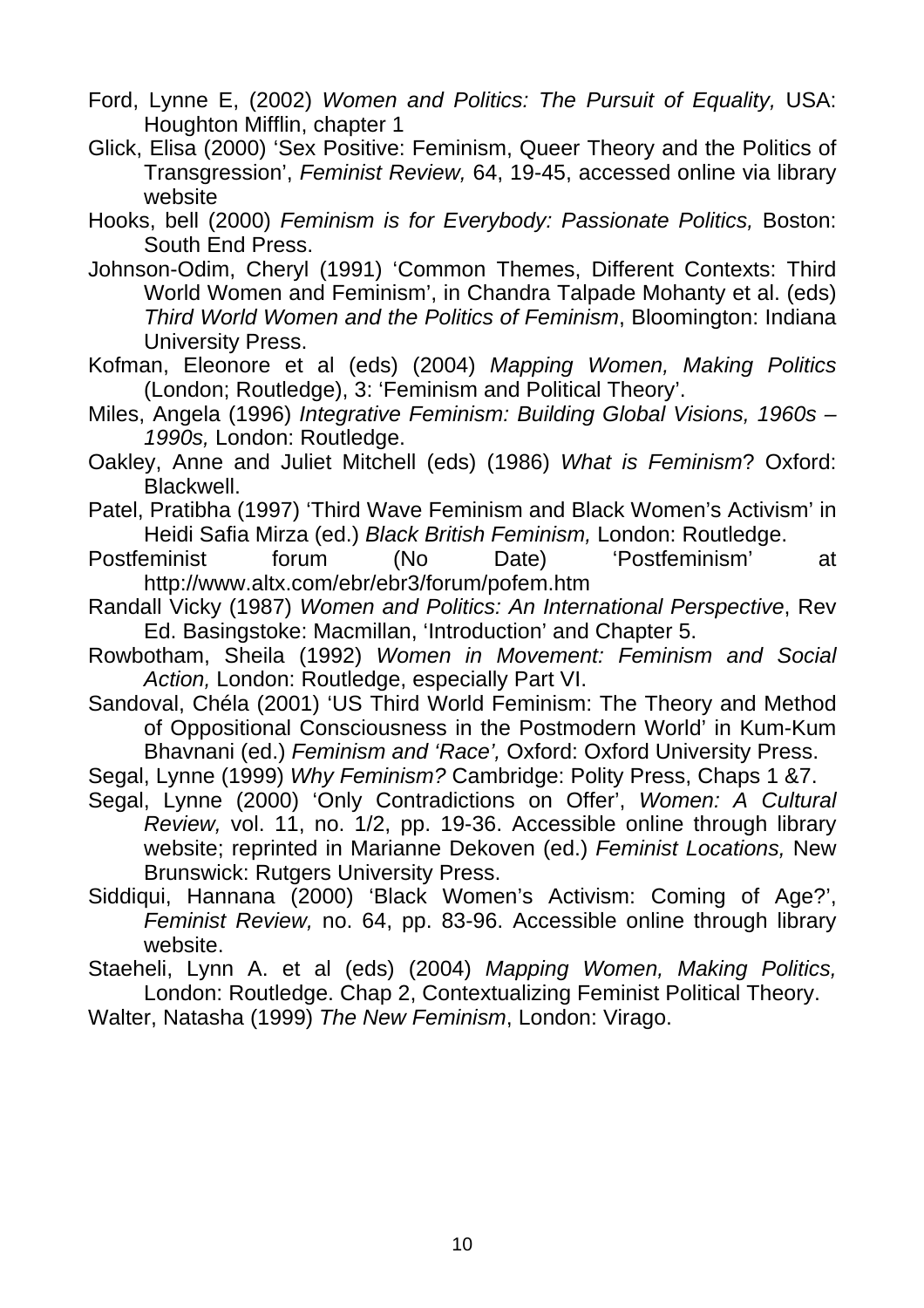### **Week 2 Sex and Gender**

The aim of this seminar is to evaluate the feminist sex/gender distinction and particularly the political implications of the argument that gender, as distinct from sex, is socially constructed. We will consider more recent feminist critiques of this distinction, such as Judith Butler's influential argument that sex as well as gender is socially constructed and its links to claims that the construction of sexuality and gender are inextricably interlinked.

### *Seminar questions*

- What is sex? What is gender? And why have feminists insisted on the difference?
- How has gender development been explained by feminists?
- How is the sex/gender distinction being rethought or challenged by feminists?

## *Seminar reading*

- Butler, Judith (1998) 'Subjects of Sex/Gender/Desire' in Anne Phillips (ed.) *Feminism and Politics,* Oxford: Oxford University Press.
- Kaufman-Osborn, Timothy (2005) 'Gender Trouble at Abu Ghraib', *Politics and Gender,* vol. 1, no. 4, pp. 597-619. You may borrow this from me.
- Scott, Joan W. (1986) 'Gender: A Useful Category of Historical Analysis', *The American Historical Review*, vol. 91, no. 5, pp. 1053-1075.
- Squires, Judith (1999) 'Framing Gender', chapter 2 of *Gender in Political Theory,* Cambridge: Polity.

## *Further reading*

Alsop, Rachel et al (2002) *Theorizing Gender,* Cambridge: Polity Press.

- Andersen, Margaret (2006) *Thinking About Women: Sociological Perspectives on Sex and Gender,* 7th edition, Boston: Pearson/Allyn and Bacon.
- Archer, John and Barbara Lloyd (2002) *Sex and Gender,* 2nd edition, Cambridge: Cambridge University Press.
- Baden, Sally and Anne Marie Goetz (1997) 'Who Needs [Sex] When You Can Have [Gender]?', Feminist Review, no. 56, also available in Cecelia Jackson and Ruth Pearson (eds) *Feminist Visions of Development,* London: Routledge.
- Bartky, Sandra (1990) *Femininity and Domination: Studies in the Phenomenology of Oppression,* New York: Routledge.

Bornstein, Kate (1994) *Gender Outlaw,* London: Routledge.

- Butler, Judith P. (1993) *Bodies that Matter: On the Discursive Limits of 'Sex'.*  New York: Routledge.
- Butler, Judith P. (1999) *Gender Trouble,* 2nd edition. London: Routledge. 'Preface' online at http:/[/www.yale.edu/wff/pdf/Gender\\_Trouble.pdf.](http://www.yale.edu/wff/pdf/Gender_Trouble.pdf)
- Butler, Judith P. (2004) *Undoing Gender,* London: Routledge.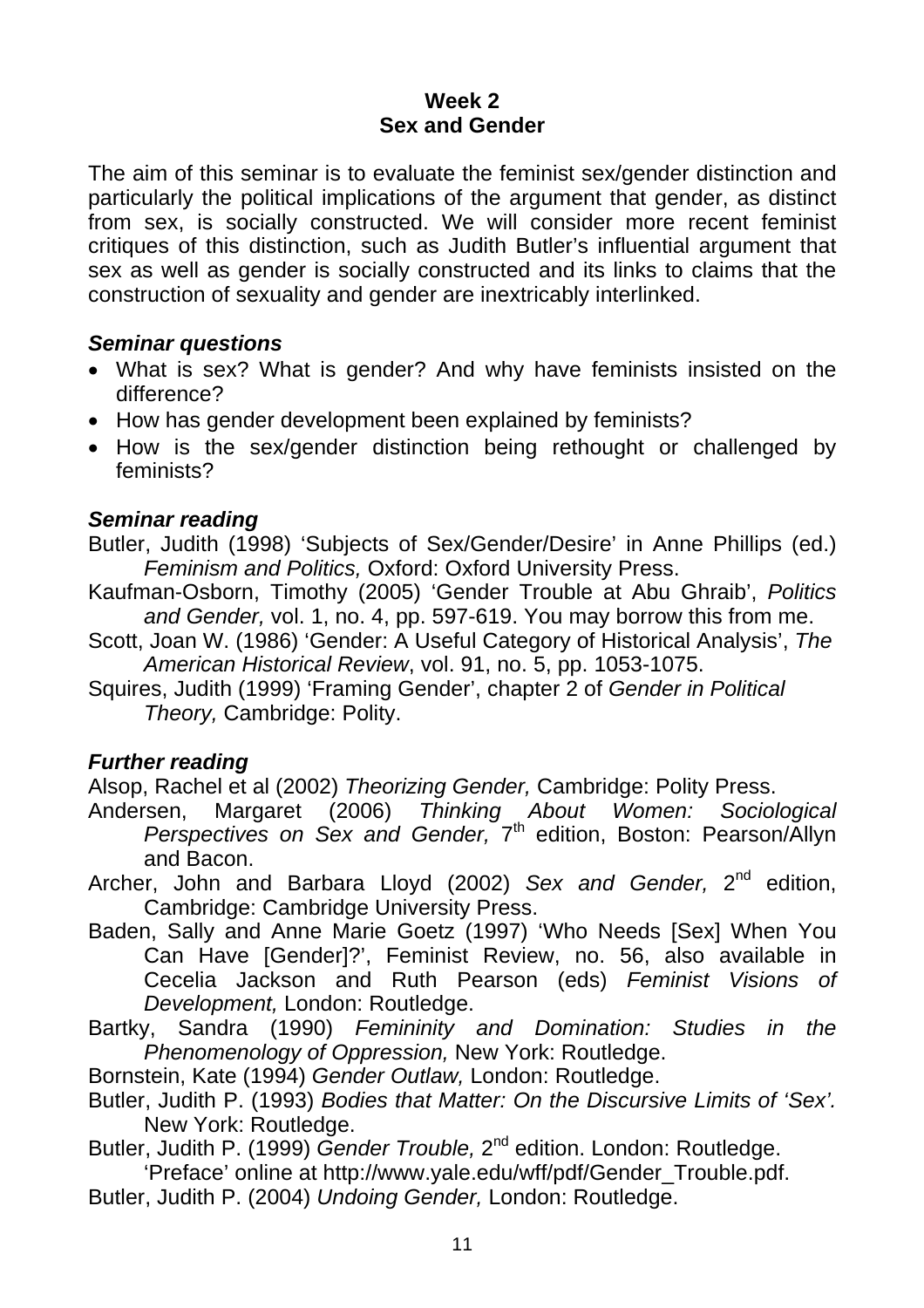Carver, Terrell (2004) *Men in Political Theory,* London: Routledge.

- Carver, Terrell (1995) *Gender is not a Synonym for Women,* Boulder, CO: Lynne Rienner.
- Carver, Terrell and Veronique Mottier (1998) *Politics of Sexuality,* London: Routledge.

Chodorow, Nancy (1999) *The Reproduction of Mothering,* 2nd edition, Berkeley: University of California Press.

- Chodorow, Nancy (1994) *Femininities, Masculinities, Sexualities,* London: Free Association Books.
- Connell R.W. (1987) *Gender and Power,* Cambridge: Polity Press.
- Connell, R.W. (2002) *Gender,* Cambridge: Polity Press
- De Beauvoir, Simone, *The Second Sex,* several dates and publishers
- Eagly, Alice H. et al. (eds) *The Psychology of Gender,* NY: Guildford Press.
- Foucault, Michel (1988) *History of Sexuality.* New York: Vintage Books.
- Edwards, Tim (1994) *Erotics and Politics: Gay Male Sexuality, Masculinity and Feminism,* New York: Routledge.
- Ekins, Richard and Dave King (1996) *Blending Genders: Social Aspects of Cross Dressing and Sex Changing* London: Routledge.
- Garrett, Stephanie (1987) *Gender,* London: Tavistock, Chapters 1 and 2.
- Goldstein, Joshua (2003) *War and Gender: How Gender Shapes the War System and Vice Versa,* Cambridge: Cambridge University Press.
- Jackson, Stevi (1999) *Heterosexuality in Question,* London: Sage.
- Holland, Janet et al (eds) (1998) *The Male in My Head: Young People, Heterosexuality and Power,* London: Tufnell.
- Hooper, Charlotte (2001) *Manly States: Masculinities, IR and Gender Politics,*  New York: Columbia University Press.
- Irigaray, Luce (1985) *The Sex which is Not One,* Ithaca, NY: Cornell University Press.
- Lippa, Richard A. (2005) *Gender, Nature and Nurture,* Mahwah, NJ: Lawrence Erlbaum Associates.
- Maynard, Mary and June Purvis (1995) *(Hetero) Sexual Politics,* London: Taylor and Francis.
- Marshall, Barbara L. (2000) *Configuring Gender,* Peterborough, Ont: Broadview Press, Chapter 2.
- Phelan, Shane (1997) *Playing With Fire: Queer Politics, Queer Theories,*  New York, Routledge.
- Scott, Joan (2001) 'Millennial Fantasies: The Future of Gender in the 21<sup>st</sup> Century', at [http://www.gender.univer.kharkov.ua/RUSSIAN/text.html.](http://www.gender.univer.kharkov.ua/RUSSIAN/text.html)
- Seidler, Victor (1994) *Unreasonable Men: Masculinity and Social Theory,*  New York: Routledge.
- Speer, Susan A. (2005) *Gender Talk,* New York: Routledge.
- Williams, C. and A. Stein (2002) *Sexuality and Gender,* Oxford: Blackwell*.*
- Wittig, Monique (1993), 'One is not Born a Woman' in Henry Abelove et al. (eds) *Lesbian and Gay Studies Reader*, London: Routledge.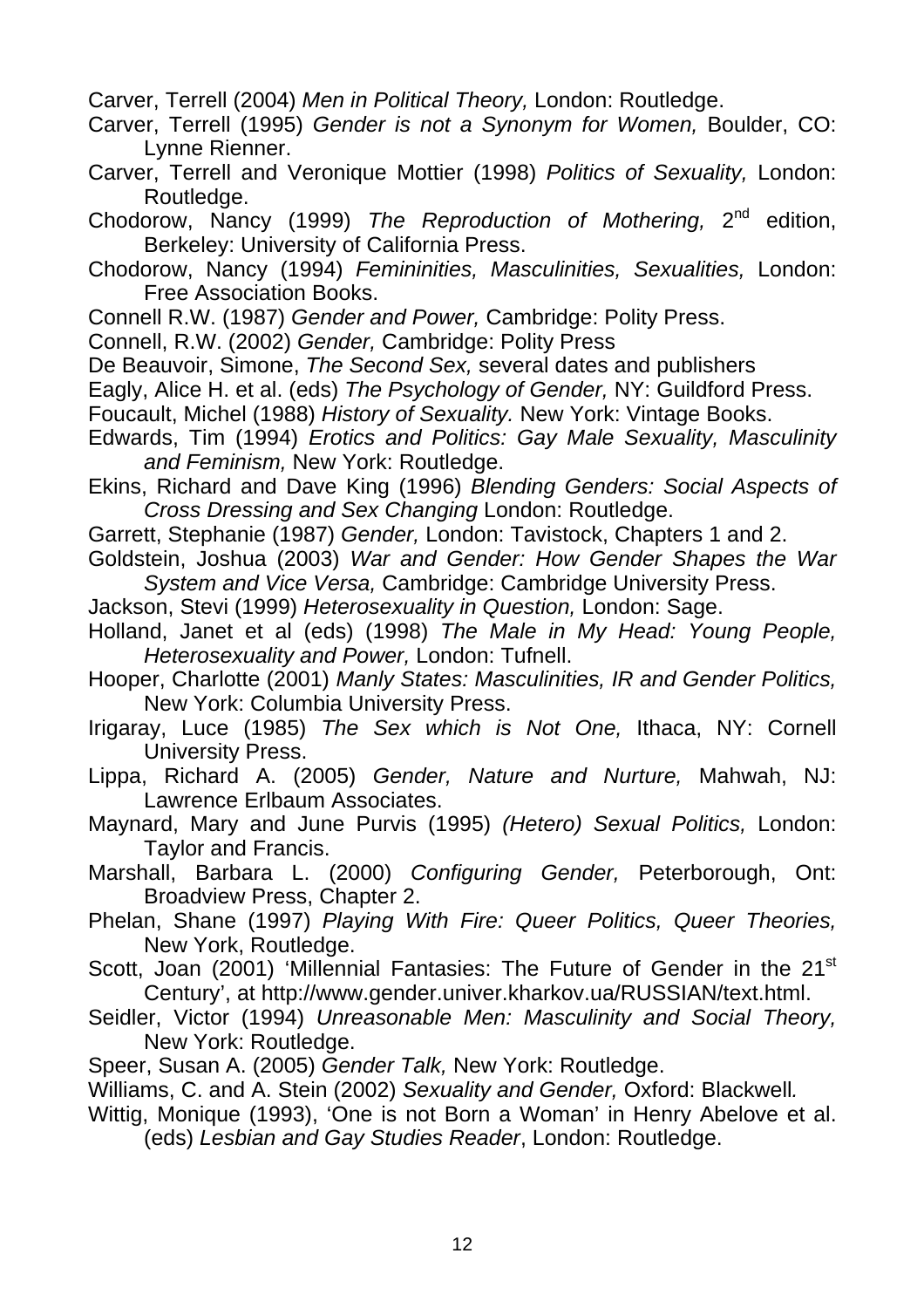#### **Week 3 Power, the Public and the Private**

This seminar will explore what feminists have to say about the nature and extent of power, starting with radical and socialist feminist theories of patriarchy before examining alternatives that have emerged within feminism. We will also explore the implications of the claim that power extends deep into our personal lives and, indeed, shapes the very distinction between public and private realms that is fundamental to Western political traditions.

## *Seminar questions*

- What is patriarchy and what are the main feminist approaches to it?
- What other ways of understanding the relation between gender and power have developed within feminism?
- Why do feminists claim the personal is political? What are the implications of this claim?

## *Seminar Reading*

- Bryson, Valerie (1999) 'Patriarchy: A Concept Too Useful to Lose?', online at [http://www.psa.ac.uk/journals/pdf/5/1999/bryson.pdf.](http://www.psa.ac.uk/journals/pdf/5/1999/bryson.pdf)
- Ette, Mercy (2007) 'Empowerment', in Georgina Blakely and Valerie Bryson (eds) *The Impact of Feminism on Political Concepts and Debates,*  Manchester: Manchester University Press.
- Phillips, Anne (ed.) (1998) *Feminism and Politics,* Oxford: Oxford University Press. Chapters by Kimberle Crenshaw, 'Demarginalising the Intersection of Race and Sex' and Susan Moller Okin, 'Gender, the Public and the Private'.
- Squires, Judith (1999) *Gender in Political Theory*, Cambridge: Polity Press, chapter 1, 'Framing Politics'.

## *Further reading*

Acklesburg, Martha and Mary Lyndon Shanley (1996) 'Privacy, Publicity and Power' in Nancy Hirschmann and Christine Di Stefano (eds) *Revisioning the Political,* Boulder, CO: Westview Press.

Allen, Amy (2000) *The Power of Feminist Theory,* Boulder: Westview Press.

- Arendt, Hannah (1958) *The Human Condition*, Chicago: University of Chicago Press, Chapter II 'The Public and the Private Realm'.
- Beechey, Veronica (1979) 'On Patriarchy', *Feminist Review,* no. 3, pp. 67-82, available as a pamphlet in short loan.
- Benhabib, Seyla (1998) 'Models of Public Space: Hannah Arendt, the Liberal Tradition and Jurgen Habermas' in Joan Landes (ed.) *Feminism, The Public and the Private*, Oxford: Oxford University Press.
- Bhattacharjee, Anannya (1997) 'The Public/Private Mirage' in M. Jacqui Alexander and Chandra Talpade Mohanty (eds) *Feminist Genealogies, Colonial Legacies, Democratic Futures,* London: Routledge.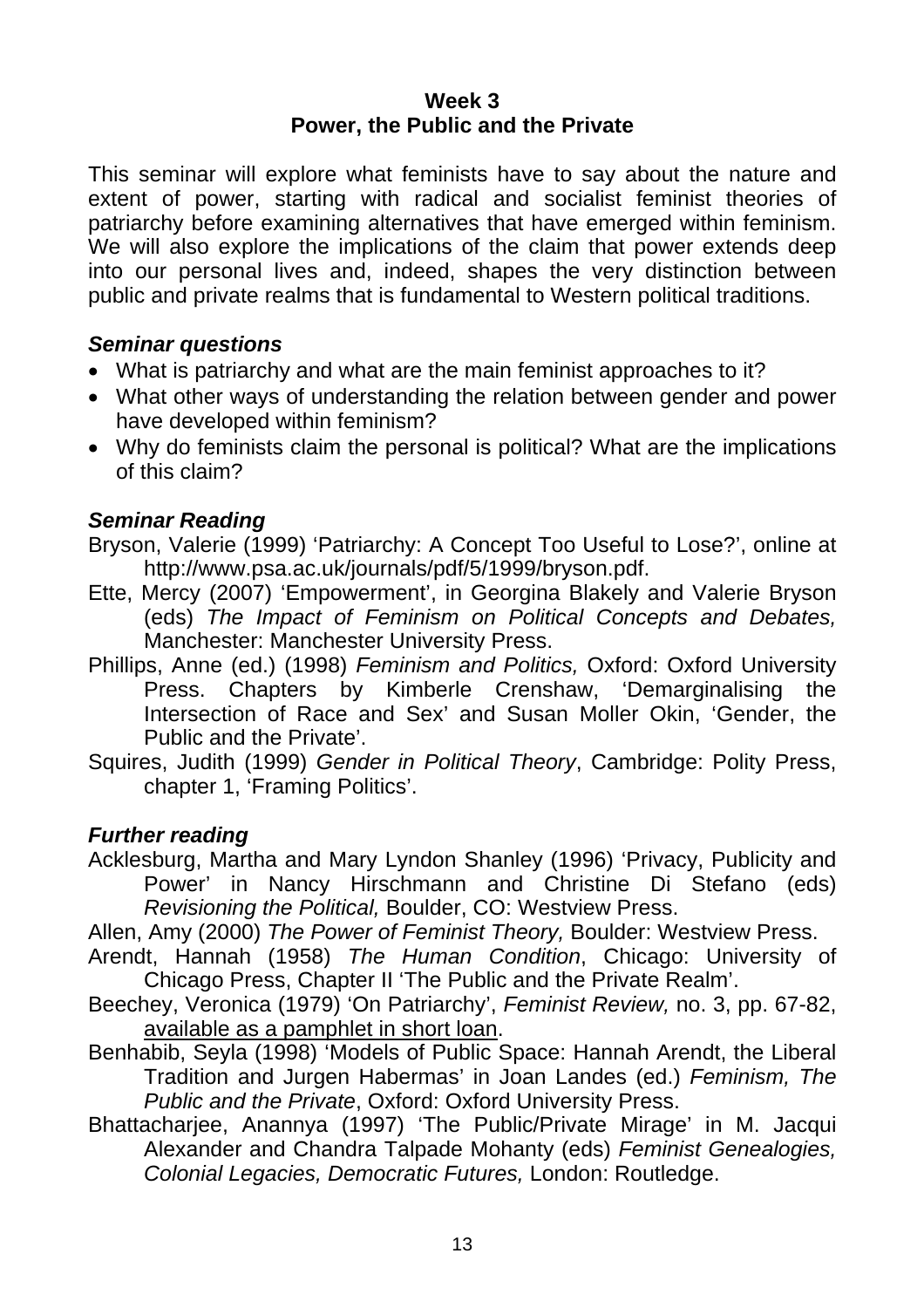Bryson, Valerie (2003) *Feminist Political Theory* 2nd edition*,* Basingstoke: Palgrave, chapter on 'Radical Feminism and the Concept of Patriarchy'

Butler, Judith P. (1997) *The Psychic Life of Power,* Stanford University Press.

- Collins, Patricia Hill (2000) *Black Feminist Thought,* 2nd edition, London: Routledge, Chapters 3 and 12.
- Cooper, D (1994) "Productive, Relational and Ubiquitous: Conceptualising Power within Foucauldian Feminism." *Sociology*, vol 28, no.2:435-454
- Diamond, Irene and Lee Quinby (1988) *Feminism and Foucault,* Boston: North Eastern University Press.
- Elshtain Jean Bethke (1981) *Public Man, Private Woman: Women in Social and Political Thought*, Oxford: Martin Robertson, especially Chapters 5 and 6.
- Elshtain, Jean Bethke (1992) 'The Power and Powerlessness of Women' in G. Bock and S. James (eds) *Beyond Equality and Difference,* London: Routledge.
- Facio, Alda (2004) 'The Empire Strikes Back but finds Feminism Invincible', in Lucia Ricciutelli et al (eds) (2004) *Feminist Politics, Activism and Vision,*  London: Zed, also online at http://[www.awid.org/publications/facio.pdf.](http://www.awid.org/publications/facio.pdf)
- Hartmann, Heidi (1986) 'The Unhappy Marriage of Marxism and Feminism' in Lydia Sargent (ed.) (1986) *The Unhappy Marriage of Marxism and Feminism*, London: Pluto Press
- Jones, Kathleen B. (1988) 'Towards the Revision of Politics' in Jones and Anna Jonasdottir (eds) *The Political Interests of Gender,* London: Sage.
- Komter, Aafke (1991) 'Gender, Power and Feminist Theory' in Kathy Davis *et al* (eds) *The Gender of Power*, London: Sage.

Landes, Joan (1998) 'The Public and the Private Sphere: A Feminist Reconsideration' in Joan Landes (ed.) *Feminism, The Public and the Private,* Oxford: Oxford University Press.

- Lloyd, Mona (2005) *Beyond Identity Politics: Feminism, Power and Politics*  (London: Sage), chapter entitled 'Power and Domination'.
- Millett, Kate (1977) *Sexual Politics,* London: Virago, Chapter 2.
- Pateman, Carole (1989) *The Disorder of Women: Democracy, Feminism and Political Theory*, Cambridge: Polity Press, Chapter 6.
- Shanley, Mary Lyndon and Uma Narayan (eds) *Reconstructing Political Theory,* Cambridge: Polity Press, chapters by Martha Acklesberg on anarchism/power and Anna Yeatman on feminism/power.
- Siltanen, Janet and Michelle Stanworth (1984) 'The Politics of Private Woman and Public Man' in Siltanen and Stanworth (eds) *Women and the Public Sphere,* London: Hutchinson.
- Walby, Sylvia (1990) *Theorising Patriarchy,* Oxford: Basil Blackwell.
- Walter, Natasha (1999) *The New Feminism*, London: Virago, Chaps 4 and 8.
- Young, Iris Marion (1998) 'Impartiality and the Civic Public' in Joan Landes (ed.) *Feminism: The Public and the Private*, Oxford University Press.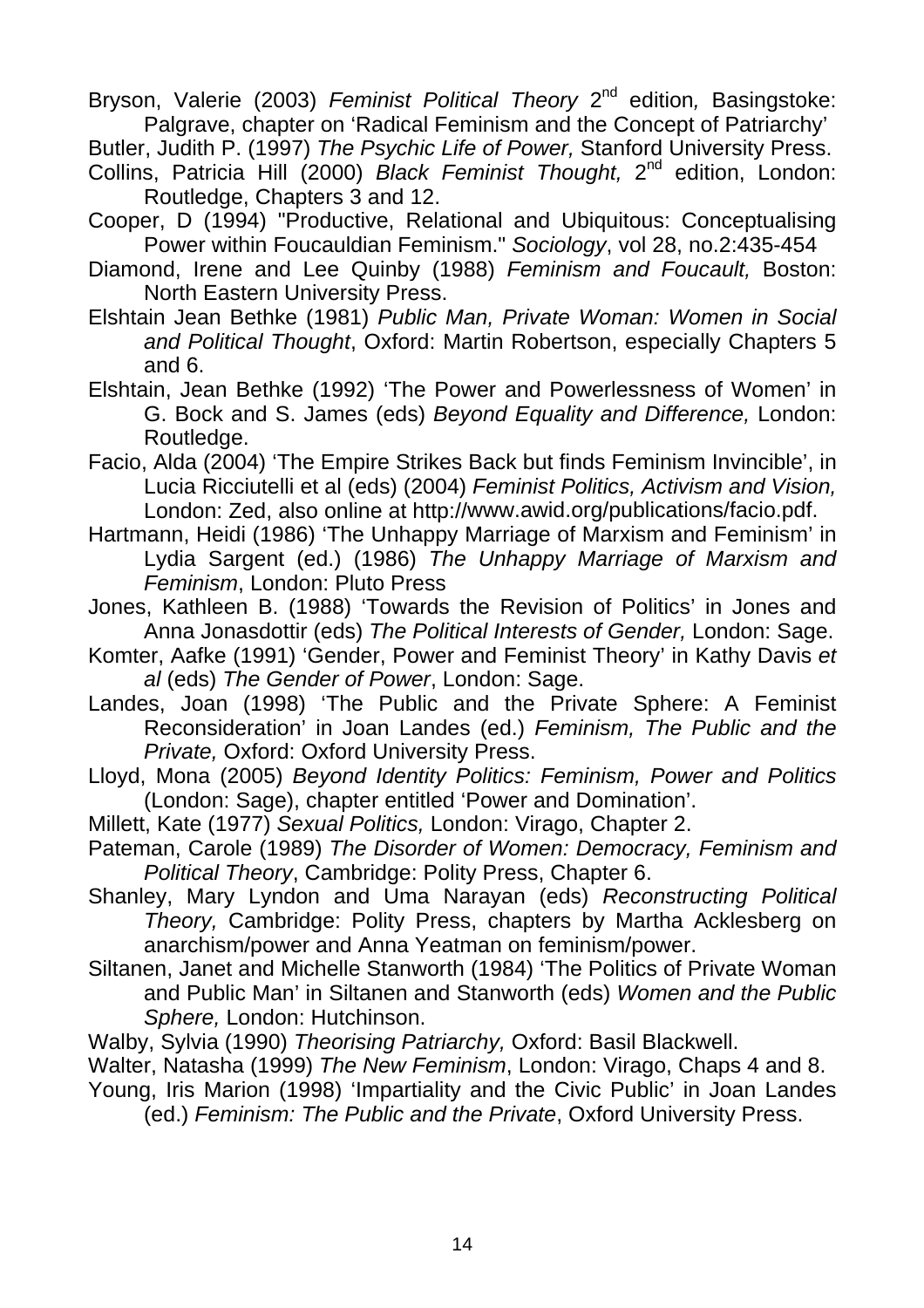### **Week 4 Equality and Difference**

The aim of this seminar is to explore feminist efforts to reconstruct the theory and practice of equality. We will be asking why feminists have argued for equality for women and considering what that might mean and how it might be achieved. We will also be examining the tension in feminist theory and practice between the pursuit of equality and the recognition of women's difference.

### *Seminar questions*

- What is equality and why have some feminists argued strongly in its favour?
- How can equality between men and women be achieved? Should women be treated the same as men? Or differently?
- Should feminists abandon the pursuit of equality?

### *Seminar reading*

- Phillips, Anne (ed.) *Feminism and Politics*, Oxford: Oxford University Press, chapters by Catharine MacKinnon, 'Difference and Dominance: On Sex Discrimination', and Jean Bethke Elshtain, 'Antigone's Daughters'.
- Scott, Joan W. (1990) 'Deconstructing Equality-versus-Difference: or, the Uses of Poststructuralist Theory for Feminism' in Marianne Hirsch and Evelyn Fox Keller (eds) *Conflicts In Feminism,* New York: Routledge.
- Squires, Judith (1999) *Gender in Political Theory*, Cambridge: Polity Press, Chapter 4.

- Bacchi, Carol Lee (1996) *The Politics of Affirmative Action: Women, Equality and Category Politics*, London: Sage.
- Bryson, Valerie (2003) *Feminist Political Theory* 2nd ed., Basingstoke: Palgrave, chap on 'Liberalism and Beyond: Feminism and Equal Rights'
- Cavero, Adriana (1992) 'Equality and Sexual Difference' in Gisela Bock and Susan James (eds) *Beyond Equality and Difference,* London: Routledge.
- Chapman, Jenny (1992) *Politics, Feminism, and the Reformation of Gender,*  London: Routledge, Chapter 6.
- Charles, Nickie (2000) *Feminism, the State and Social Policy,* Basingstoke: Macmillan, Chapter 5.
- Evans, Judith (1995) *Feminist Theory Today: An Introduction to Second-Wave Feminism,* especially Chapters 2 and 10, London: Sage Publications.
- Ford, Lynne E. (2002) *Women and Politics: The Pursuit of Equality,* USA: Houghton Mifflin, chapters 1 and 2.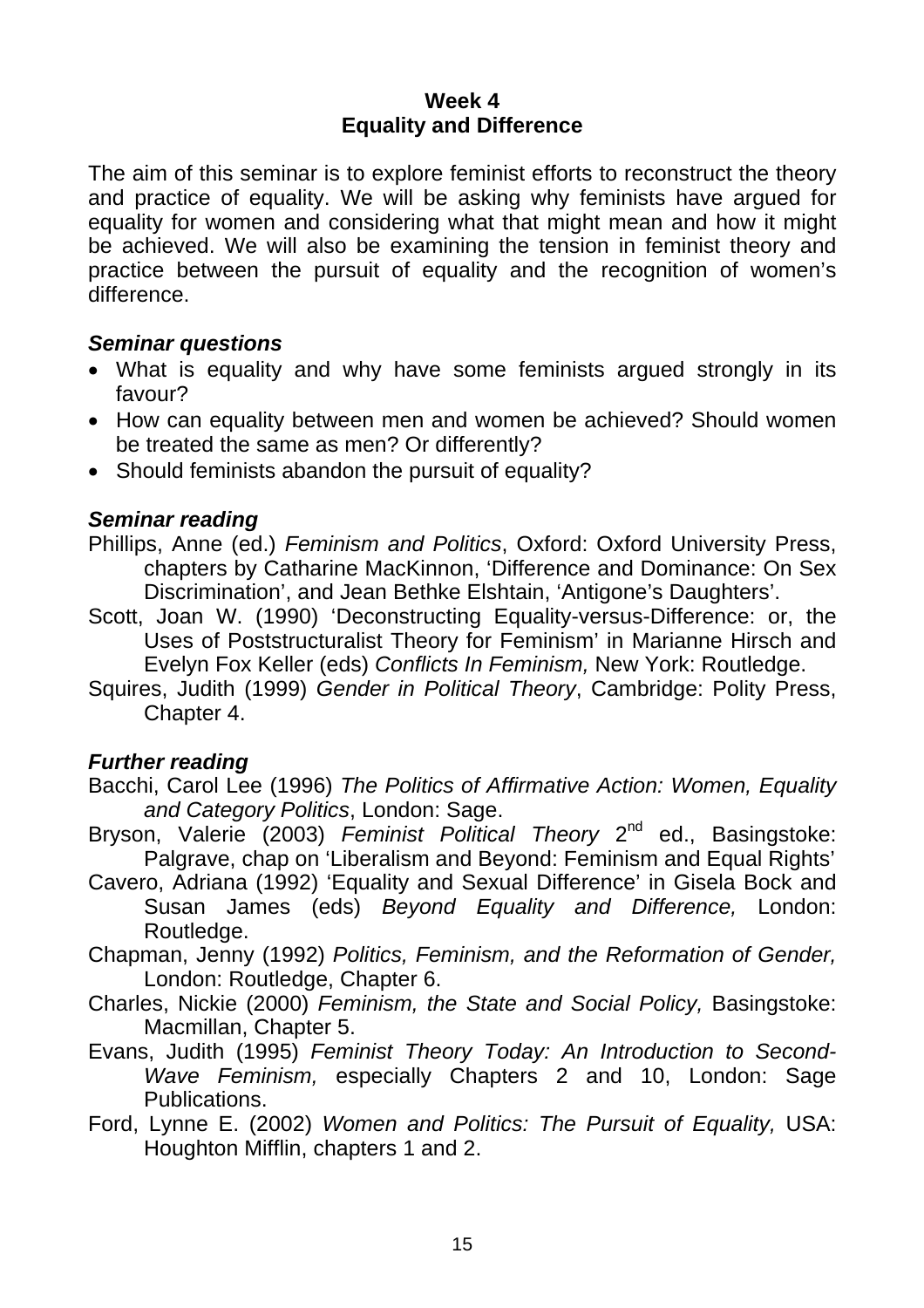- Fraser, Nancy (1997) 'Equality, Difference and Democracy: Recent Feminist Debates in the United States' in Jodi Dean (ed.) *Feminism and the New Democracy,* London: Sage.
- Greer, Germaine (2000) *The Whole Woman,* London: Anchor, section entitled 'Equality', pp.880-398.
- Held, Virginia (1993) *Feminist Morality: Transforming Culture, Society and Politics,* Chicago: University of Chicago Press, Chapter 8.
- Lovenduski, Joni and Vicky Randall (1993) *Contemporary Feminist Politics: Women and Power in Britain,* Oxford: Oxford University Press, Chapter 6.
- Meehan Elizabeth and Selma Sevenhuijsen (eds) (1991) *Equality, Politics and Gender*, London: Sage, chapters entitled 'Pregnancy, the Law and the Meaning of Equality' by Carol Bacchi; 'Equal Opportunity: Radical, Liberal and Conservative Critiques' by Ian Forbes; 'Equality or Marginalization…'by Jennifer Jarman; and 'Conceptions of Gender Equality: Similarity and Difference' by Tuija Parvikko.
- Miles, Angela (1996) *Integrative Feminism: Building Global Visions, 1960s 1990s,* London: Routledge, Chapters 3 and 4.
- Pateman, Carole (1992) 'Equality, Difference, Subordination: The Politics of Motherhood and Women's Citizenship' in Gisela Bock and Susan James (ed.) *Beyond Equality and Difference,* London: Routledge.
- Randall Vicky (1987) *Women and Politics,* Rev Ed., Basingstoke: Macmillan, section entitled 'Equal Rights Policy Making', pp.283-314.
- Squires, Judith (2004?) 'Equality and Diversity: A New Equality Framework for Britain?', online at http:/[/www.bath.ac.uk/esml/Library/pdf](http://www.bath.ac.uk/esml/Library/pdf-files/squires.pdf)[files/squires.pdf](http://www.bath.ac.uk/esml/Library/pdf-files/squires.pdf).
- Tong, Rosemarie (1998) *Feminist Thought,* 2nd edition, Boulder, CO: Westview Press. Chapter 1.
- Weedon, Chris (1999) *Feminism, Theory and the Politics of Difference,*  Oxford: Blackwell, especially Chapter 1.
- Young, Iris Marion (1987) *Justice and the Politics of Difference,* Princeton, NJ: Princeton University Press, Chapters 6 and 7.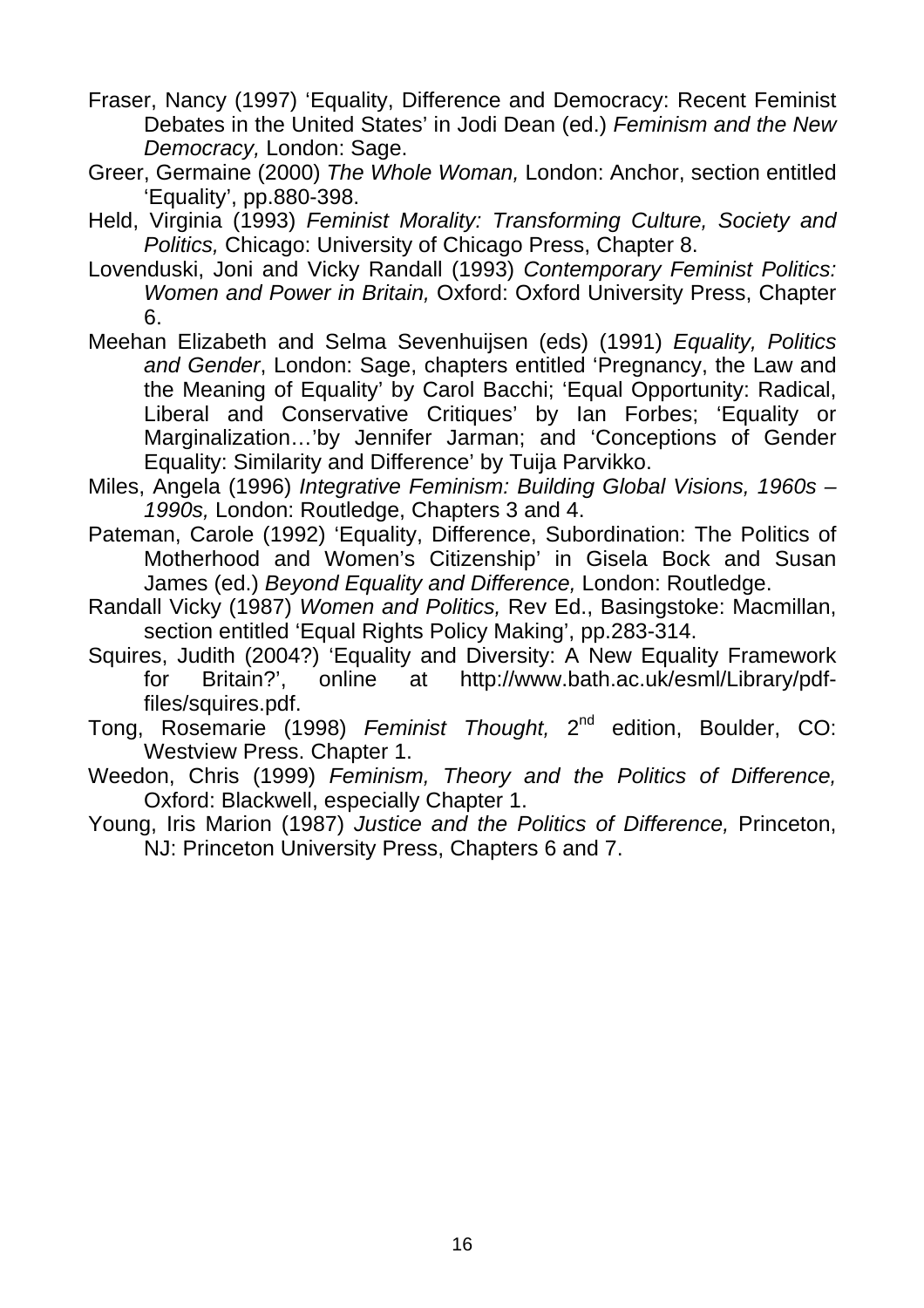#### **Week 5 Democracy and Citizenship**

The aim of this seminar is to examine and evaluate feminist reconstructions of liberal democracy. We will be considering feminist strategies for the more adequate representation and participation of women within liberal democratic institutions, as well as arguments about the need to develop a more womenfriendly citizenship.

### *Seminar questions*

- Why does it matter that there are fewer women than men in liberal democratic institutions?
- How could a higher proportion of women in liberal democratic institutions be achieved?
- What is citizenship? Do women have distinctive values and roles that could constitute the basis for a more inclusive citizenship?

## *Seminar reading*

- Blakeley Georgina and Valerie Bryson (eds) (2007) *The Impact of Feminism on Political Concepts and Debates,* Manchester: Manchester University Press, chapters by Ruth Lister, 'Citizenship' and Georgina Blakeley, 'Democracy and Democratisation'.
- Phillips, Anne (1998) 'Democracy and Representation: Or, Why Should it Matter who our Representatives are?' in Phillips (ed.) *Feminism and Politics,* Oxford: Oxford University Press.
- Squires, Judith (1999) *Gender in Political Theory,* Cambridge: Polity Press, Chapters 6 and 7.

- Alexander, M. Jacqui and Chandra Talpade Mohanty (1997) *Feminist Genealogies, Colonial Legacies, Democratic Futures,* London: Routledge. 'Introduction', esp.xxvii-xxxv, and chapter by H. Ford-Smith
- Brown, Wendy (2005) *Edgework: Critical Essays on Knowledge and Politics,*  New York: Princeton University Press, Chapter 3.
- Chapman, Jenny (1992) *Politics, Feminism, and the Reformation of Gender,*  London: Routledge, Chapter 1.
- Childs, Sara (2007) 'Representation' in Georgina Blakeley and Valerie Bryson (eds) (2007) *The Impact of Feminism on Political Concepts and Debates,* Manchester: Manchester University Press.
- Dietz, Mary G. (1998) 'Context is all: Feminism and Theories of Citizenship' in Anne Phillips (ed). *Feminism and Politics,* Oxford: Oxford University Press.
- Einhorn, Barbara (2000) 'Gender and Citizenship …' in Shirin Rai (ed.) *International Perspectives on Gender and Democratisation,*  Basingstoke: Macmillan.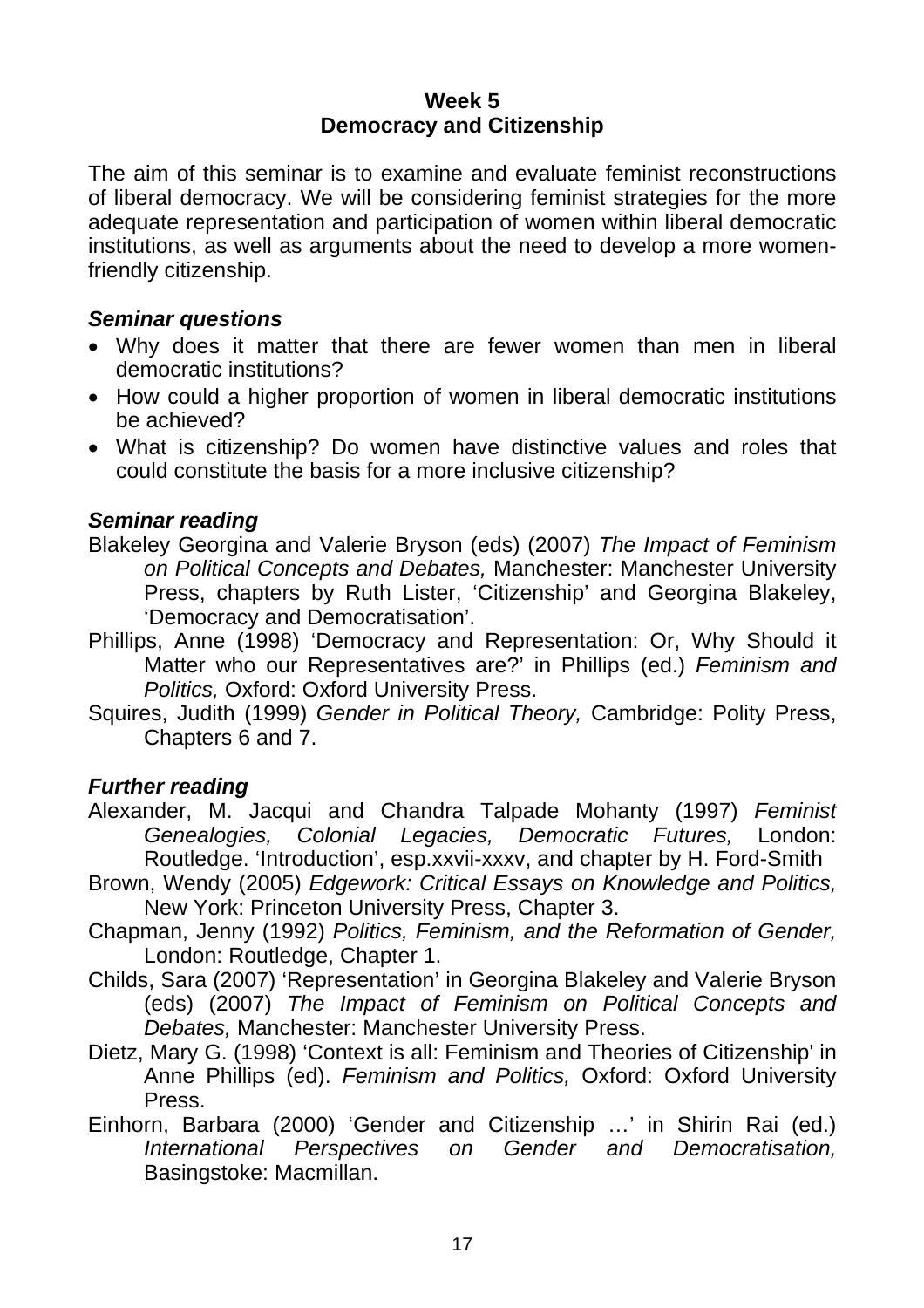- Ford, Lynne E, (2002) *Women and Politics: The Pursuit of Equality,* USA: Houghton Mifflin, chapters 3 and 4, and pp.131-150 of chapter 5.
- Hernes, Helga Maria (1988) 'The Welfare State Citizenship of Scandinavian Women' in Kathleen Jones and Anna Jonasdottir (eds) *The Political Interests of Gender,* London: Sage.
- Jaggar, Alison (2005) 'Arenas of Citizenship: Civil Society, State and the Global Order', *International Feminist Journal of Politics,* vol. 7, no. 1, pp. 3-25. You can borrow this from me.
- Jones, Kathleen (1990) 'Citizenship in a Woman-Friendly Polity', *Signs: Journal of Women in Culture and Society,* vol. 15, no.4, pp.781-812.
- Lister, Ruth (1997) *Citizenship: Feminist Perspectives,* Palgrave Macmillan.
- Lloyd, Mona (2005) *Beyond Identity Politics* (London: Sage), chapter on 'Radical Democracy and Inessential Coalitions'.
- Mansbridge, Jane (1998) 'Feminism and Democracy' in Anne Phillips (ed.) *Feminism and Politics,* Oxford: Oxford University Press.
- Mouffe, Chantal (1992) 'Feminism, Citizenship and Radical Democratic Politics' in Judith Butler and Joan Scott (eds) *Feminists Theorize the Political,* London: Routledge.
- Narayan, Uma (1998) 'Toward a Feminist Vision of Citizenship' in Mary Lyndon Shanley and Uma Narayan (eds) *Reconstructing Political Theory: Feminist Perspectives,* Cambridge: Polity Press.
- Nash, Kate (1998) 'Beyond Liberalism? Feminist Theories of Democracy' in Vicky Randall and Georgina Waylen (eds) *Gender, Politics and the State,* London: Routledge.
- Norris, Pippa (1996) 'Women Politicians: Transforming Westminster?', *Parliamentary Affairs,* vol. 49, no. 1, pp.89-102
- Phillips, Anne (1991) *Engendering Democracy*, Cambridge: Polity Press, especially chapters 1, 2, 3, 5, 6.
- Phillips, Anne (1993) *Democracy and Difference,* Cambridge: Polity Press. Especially chapters 5, 6 and 7.
- Rai, Shirin and K. Sharma (2000) 'Democratising the Parliament: the Quota Debate in India' in Shirin Rai (ed.) *International Perspectives on Gender and Democratisation,* Basingstoke: Macmillan.
- Randall, Vicky (1987) *Women and Politics,* Rev Edition, Basingstoke: Macmillan. Chapter 3.
- Rowbotham, Sheila (1986) 'Feminism and Democracy' in David Held and Christopher Pollitt (eds) *New Forms of Democracy*, London: Sage.
- Squires, Judith (1996) 'Quotas for Women: Fair Representation?' *Parliamentary Affairs,* vol. 49, no. 1.
- Staeheli, Lynn A et al. (eds) (2004) *Mapping Women, Making Politics*, London: Routledge, Chapter 16, 'Making Feminist Sense of the State of Citizenship'.
- Young, Iris Marion (2000) *Inclusion and Democracy,* Oxford: Oxford University Press, Chapter 4.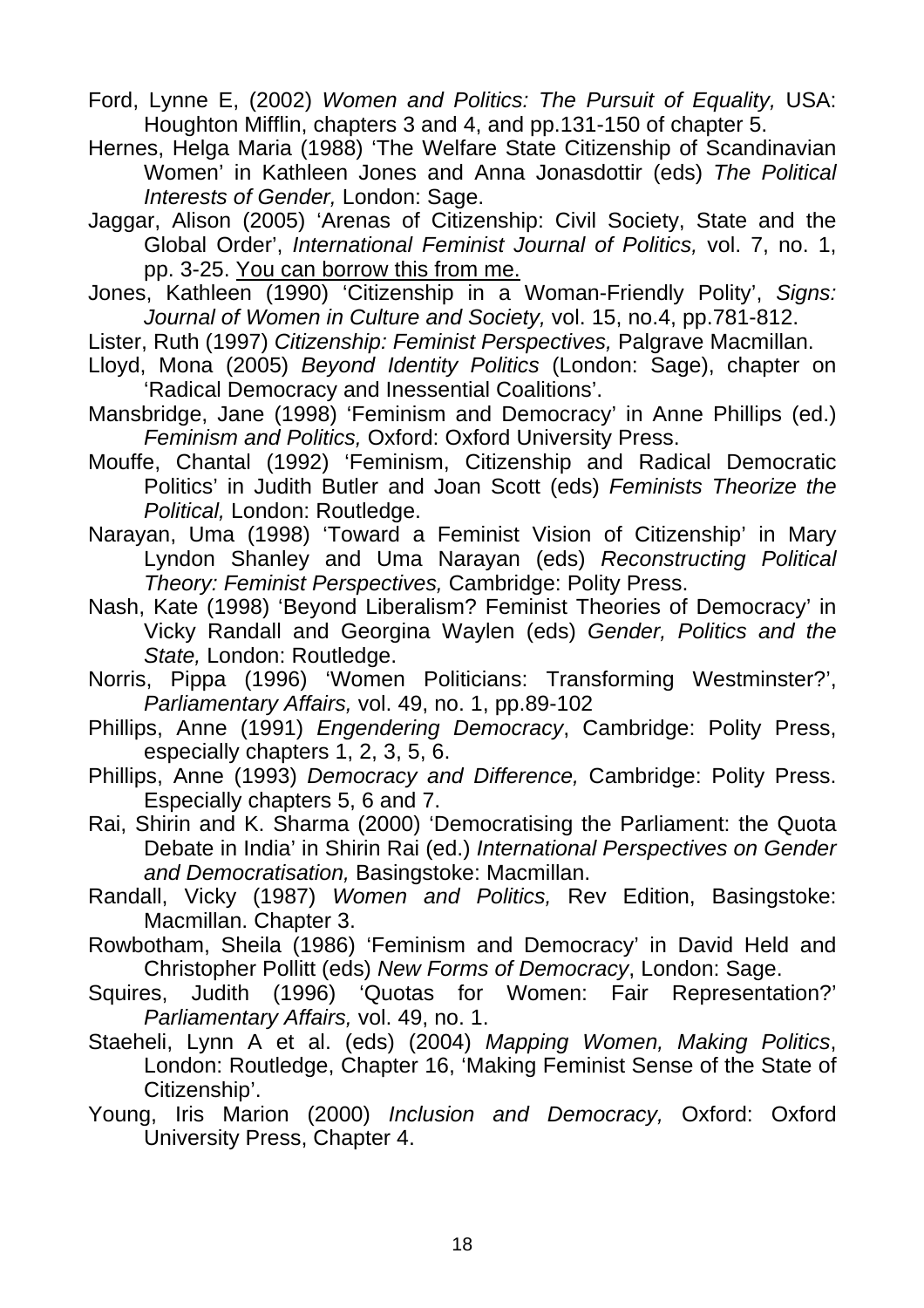### **Week 6 State and Nation**

The aim of this seminar is to examine and assess feminist approaches to the state and nation/nationalism. We will look at critiques of the state and nationalist mobilisation as major sources of the oppression of women. Conversely, we will look at feminist efforts to piggyback their concerns on to nationalist movements and/or to gain influence over the state as a potential vehicle for progressive change for women.

## *Seminar questions*

- How and why have feminists argued that the state is a source of the oppression of women?
- How and why have feminists argued that the state could be an important vehicle for change for women?
- In what ways are national identity and nationalism gendered?

## *Seminar reading*

- Enloe, Cynthia (2004) *The Curious Feminist,* Berkeley: University of California Press, chapter 7: '"All the Men are in the Militias, All the Women are Victims": The Politics of Masculinity and Femininity in Nationalist Wars'.
- Hoffman, John (2007) 'Sovereignty' in Georgina Blakeley and Valerie Bryson (eds) *The Impact of Feminism on Political Concepts and Debates,*  Manchester: Manchester University Press.
- Kahn, Nighat Said (2004) 'Up Against the State: The Women's Movement in Pakistan' in Luciana Ricciutelli et al (eds) (2004) *Feminist Politics, Activism and Vision,* London: Zed and online at: <http://www1.oise.utoronto.ca/cwse/Nighat%20Lecture%203.pdf>
- Pringle, Rosemarie and Sophie Watson (1998) '"Women's Interests" and the Poststructuralist State' in Anne Phillips (ed.) *Feminism and Politics,*  Oxford: Oxford University Press.

- Afshar, Haleh (ed.) (1989) *Women, State and Ideology: Studies from Africa and Asia,* Basingstoke: Macmillan.
- Brace, Laura (2007) 'The Social Contract', in Georgina Blakeley and Valerie Bryson (eds) (2007) *The Impact of Feminism on Political Concepts and Debates,* Manchester: Manchester University Press.
- Brown, Wendy (1995) 'Finding the Man in the State' in *States of Injury,*  Princeton, NJ: Princeton University Press.
- Charles, Nickie (2000) *Feminism, The State and Social Policy,* Basingstoke: Macmillan, Chapter 1.
- Dahlerup, Drude (1987) 'Confusing Concepts Confusing Reality: A Theoretical Discussion of the Patriarchal State' in Anne Showstack-Sassoon (ed.) *Women and the State,* London: Hutchinson.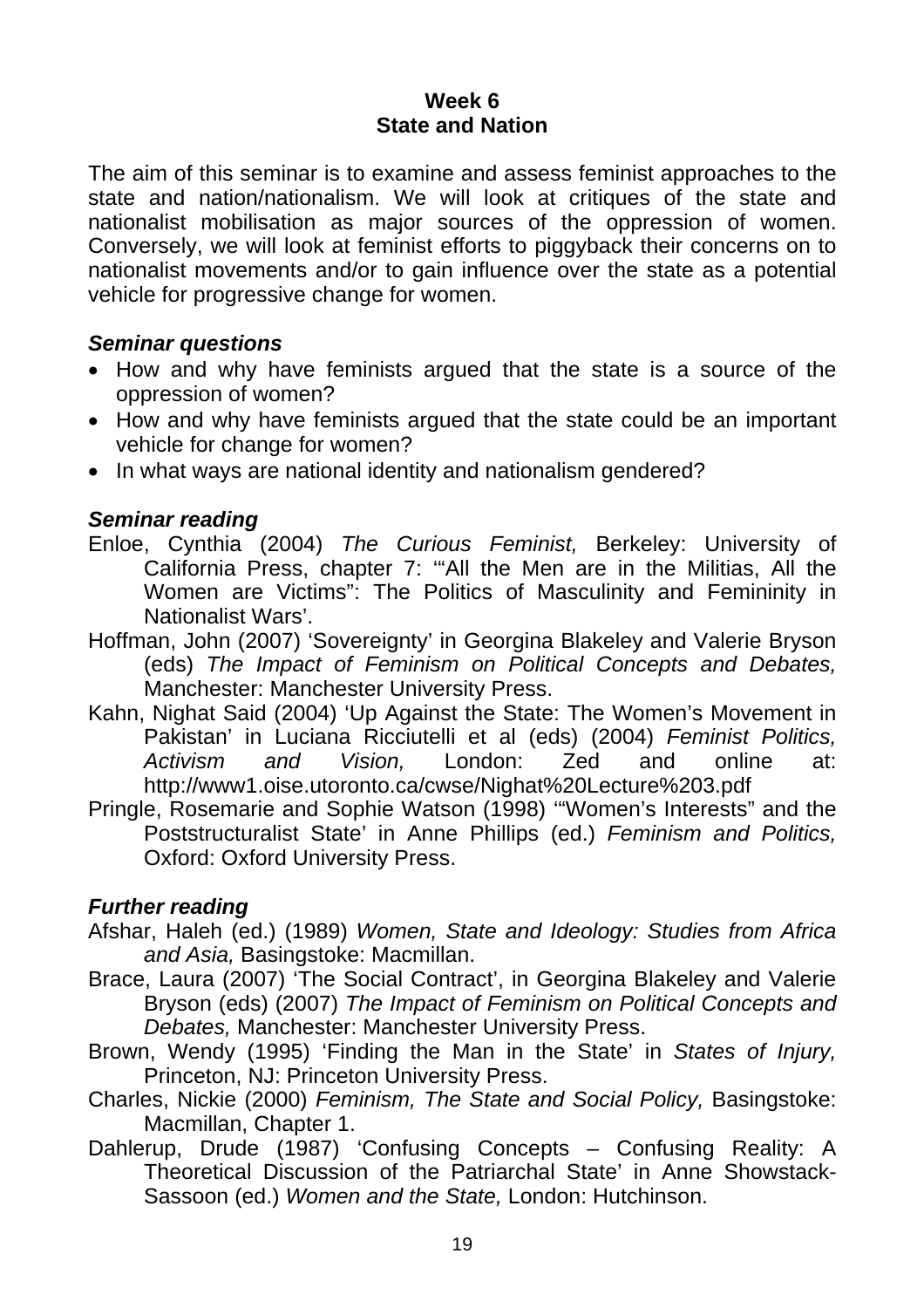- Elman, R. (2004) 'Testing the Limits of European Citizenship' in L. Ricciutelli et al (eds) (2004) *Feminist Politics, Activism and Vision,* London: Zed.
- Enloe, Cynthia (1993) 'Feminism, Nationalism and Militarism after the Cold War?' in Enloe, *The Morning After,* Berkeley: University of California Press. Available as a pamphlet in short loan.
- Fernandes, Leela (2002) 'Rethinking Globalization: Gender and the Nation in India', in Marianne Dekoven (ed.) *Feminist Locations,* New Brunswick: Rutgers University Press.
- Heng, Geraldine (1997) '"A Great Way to Fly": Nationalism, the State, and the Varieties of Third-World Feminism' in M. Jacqui Alexander and Chandra Talpade Mohanty (eds) *Feminist Genealogies, Colonial Legacies, Democratic Futures,* London: Routledge.
- Hernes, Helga Maria (1987) *Welfare State and Woman Power: Essays in State Feminism,* Oxford: Oxford University Press.
- Jayawardena, Kumari (1986) *Feminism and Nationalism in the Third World*, Rev Ed. London: Zed Books, especially Chapter 1.
- Kantola, Johanna (2006) *Feminists Theorize the State,* Palgrave: Macmillan.
- Mackinnon, Catharine (1987) 'Feminism, Marxism, Method and the State' in Sandra Harding (ed.) *Feminism and Methodology,* Milton Keynes: Open University Press.
- Marshall, Barbara L. (1994) *Engendering Modernity,* Cambridge: Polity Press, Chapter 5.
- McIntosh, Mary (1987) 'The State and the Oppression of Women' in Kuhn and Wolpe (eds) *Feminism and Materialism,* London: Routledge.
- Mohanty, Chandra Talpade *et al* (eds) (1991) *Third World Women and the Politics of Feminism*, Bloomington: Indiana University Press, Chapters entitled 'Cartographies of Struggle' by Mohanty and 'Women's Equality and National Liberation' by Angela Gillam.
- Pateman, Carole (1998) 'The Patriarchal Welfare State' in Joan Landes (ed.) *Feminism, The Public and the Private,* Oxford: Oxford University Press. Also in *The Disorder of Women,* Cambridge: Polity Press, Chapter 8.
- Randall, Vicky and Georgina Waylen (eds) (1998) *Gender, Politics and the State,* London: Routledge.
- Siim, Birte (1988) 'Towards a Feminist Rethinking of the Welfare State' in Kathleen Jones and Anna Jonasdottir (eds) *The Political Interests of Gender,* London: Sage.
- Staeheli, Lynn A et al (eds) (2004) *Mapping Women, Making Politics*, London: Routledge. Chapter 11, Embodied Nationalism
- Walby, Sylvia (1997) *Gender Transformations*, London: Routledge, Chap. 10.
- Watson, Sophie (ed.) (1990) *Playing the State: Australian Feminist Interventions*, London: Verso.

Yuval-Davis, Nira (1997) *Gender and Nation,* London: Sage, Chapters 1- 3.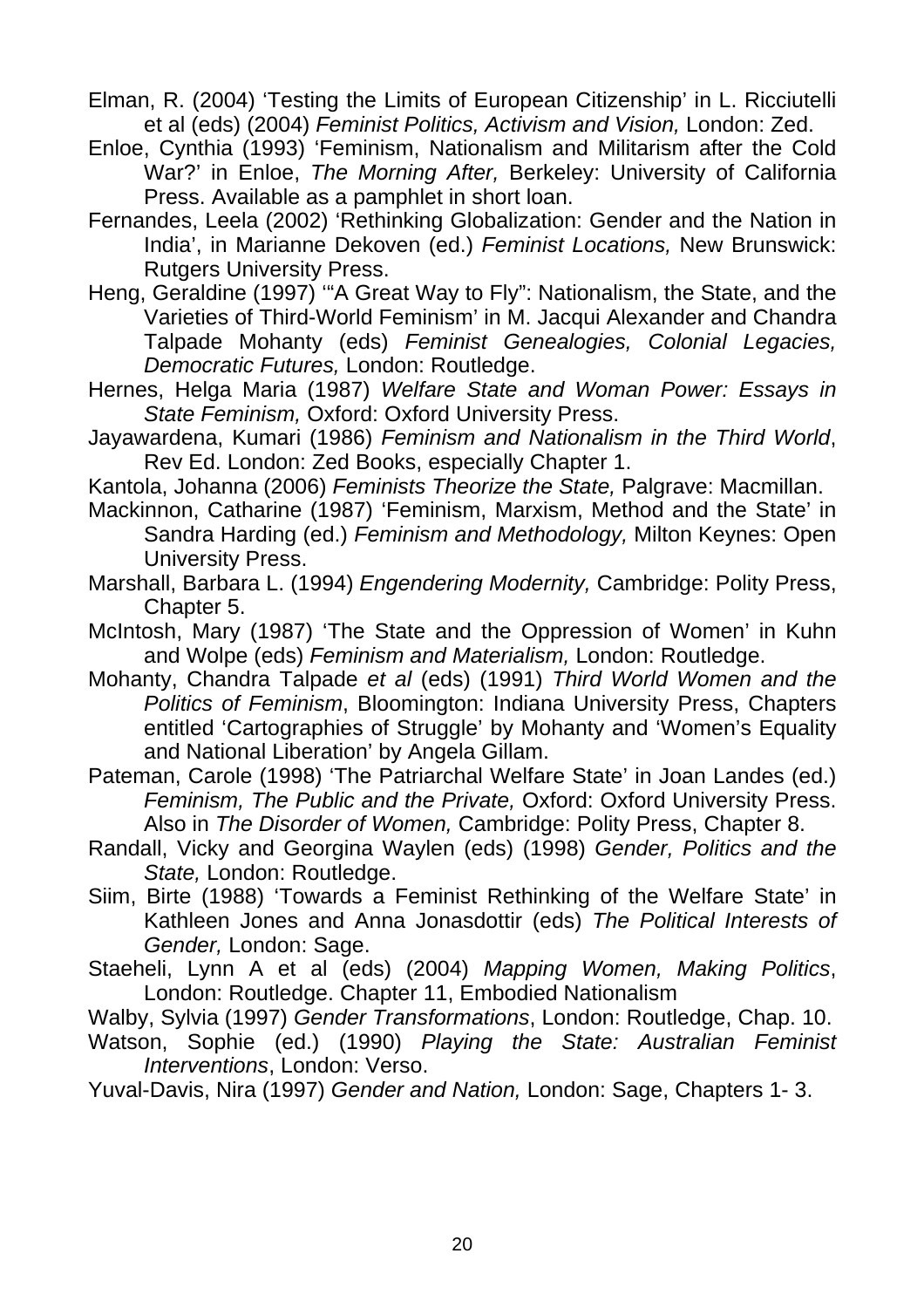### **Week 7 Development**

The aim of this seminar is to examine and evaluate feminist reconstructions of development. If feminism and politics are considered in a global frame then development becomes a central concern, one which has generated an enormous literature. We will be exploring feminist critiques of the mainstream concept of development before surveying competing proposals for change. We will also be assessing the most radical ecofeminist reconceptualisations of development.

#### *Seminar questions*

- Why and to what extent have mainstream theories and practices of development functioned to marginalise women?
- What are the main feminist strategies for the reconstruction of development?
- What are the strengths and weaknesses of Vandana Shiva's ecofeminist argument about the relationship between women, ecology and development?

## *Seminar reading*

- Craig, John (2007) 'Development' in Georgina Blakeley and Valerie Bryson (eds) *The Impact of Feminism on Political Concepts and Debates,*  Manchester: Manchester University Press.
- Rai, Shirin M. (2002) *Gender and the Political Economy of Development,*  Cambridge: Polity, especially Chapter 2.
- Shiva, Vandana (2004) 'Women: the Custodians' in Luciana Ricciutelli et al (eds) *Feminist Politics, Activism and Vision,* London: Zed.

- Afshar, Haleh (ed) (1991) *Women, Development and Survival in the Third World,* London: Longman.
- Bennhold-Thomsen, Veronika et al (eds) (2001) *There is An Alternative: Subsistence and Worldwide Resistance to Corporate Globalization,*  London: Zed Books.
- Boserup, Esther (1986) *Women's Role in Economic Development,* Gower
- Braidotti, Rosi et al. (1994) *Women, the Environment and Sustainable Development,* London: Zed Books.
- Charles, Nickie (2000) *Feminism, the State and Social Policy,* Basingstoke: Macmillan, Chapter 6, 'Poverty'.
- Elson, Diane and Ruth Pearson (1984) 'The Subordination of Women and the Internationalization of Factory Production' in Kate Young et al (eds) *Of Marriage and the Market,* 2<sup>nd edition, London: Routledge.</sup>
- Jackson, Cecile and Ruth Pearson (1998) *Feminist Visions of Development,*  London: Routledge.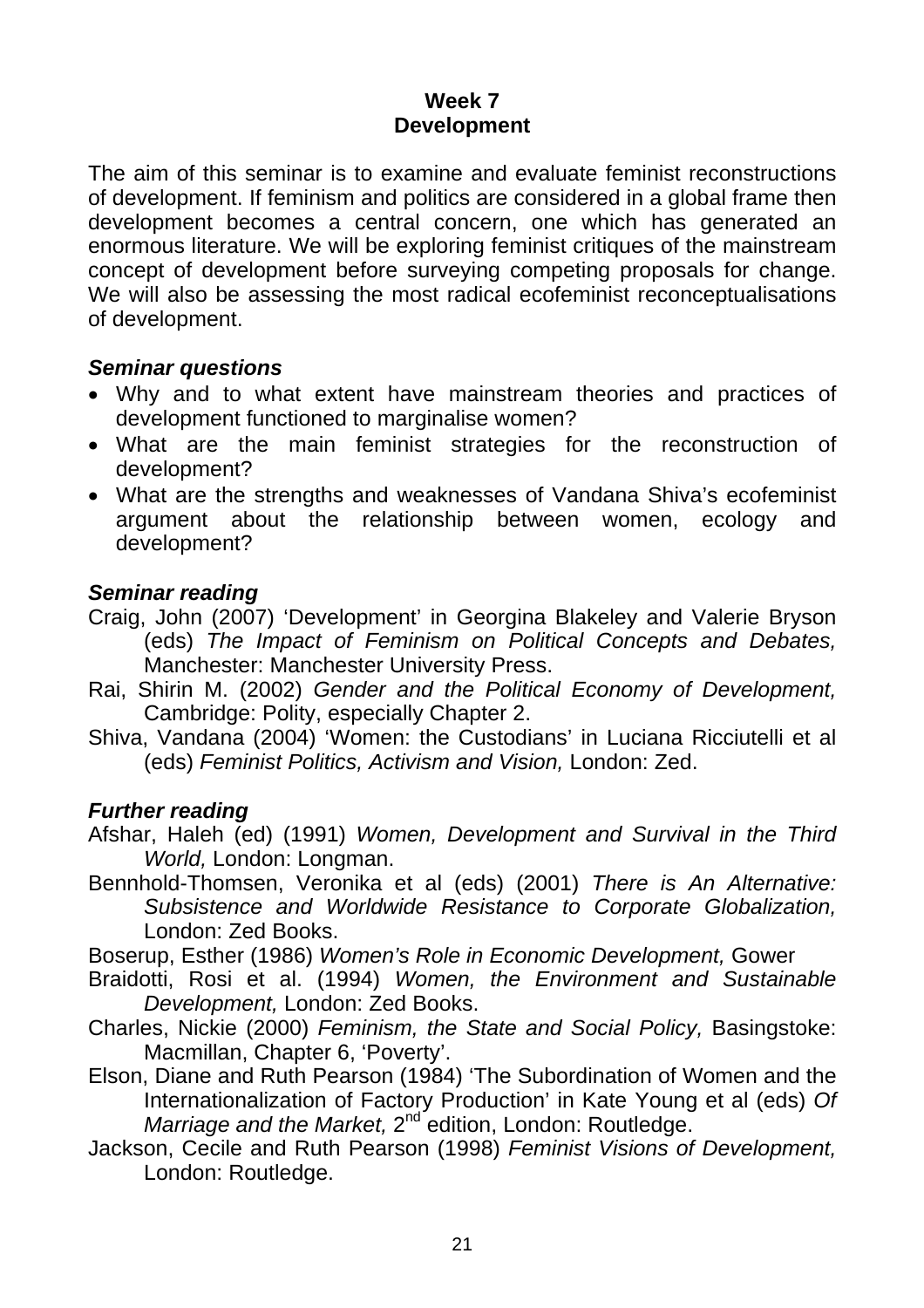Kabeer, Naila (1994) *Reversed Realities: Gender Hierarchies in Development Thought,* London: Verso.

Kothari, Uma (2002) 'Feminist and Postcolonial Challenges to Development' in Kothari and Martin Minogue (eds) *Development Theory and Practice: Critical Perspectives,* Basingstoke: Palgrave

Leach, Melissa (2003) 'Women as Natural Environmental Carers: Earth Mother Myths and Other Ecofeminist Fables …', online at [http://www.siyanda.org/docs/leach\\_ecofeminist.doc.](http://www.siyanda.org/docs/leach_ecofeminist.doc)

Mies, Maria and Vandana Shiva (1993) *Ecofeminism,* London: Zed.

Mohanty, Chandra Talpade (1988) 'Under Western Eyes: Feminist Scholarship and Colonial Discourses' in Mohanty *et al* (eds) *Third World Women and the Politics of Feminism*, Bloomington: Indiana University Press, reprinted in Mohanty (2003) *Feminism Without Borders,* Durham: Duke University Press and available as a photocopy in short loan.

Molyneux, Maxine and Deborah Lynn Steinberg (1995) 'Ecofeminism: A New Testament?', *Feminist Review,* no. 49, pp. 86-108

- Nussbaum, Martha (2000) *Women and Human Development,* Cambridge: Cambridge University Press.
- Perry, Susan and Celeste Schenck (2001) *Eye to Eye: Women Practising Development Across Cultures,* London; Zed Books.
- Porter, Marilyn and Ellen Judd (2002) *Feminists Doing Development,* London: Zed.
- Runyan, Anne Sisson (1999) 'Women in the Neo-Liberal Frame' in Mary K Meyer and Elisabeth Prugl (eds) (1999) *Gender Politics in Global Governance,* London; Rowman and Littlefield.
- Rowbotham, Sheila and Stephanie Linkogle (eds) (2001) *Women Resist Globalization,* London: Zed Books. Especially chapters 5-7.
- Saunders, Kriemeld (ed.) (2004) *Feminist Post-Development Thought*, London: Zed Books.

Sen, Gita and Grown Caren (eds.) (1988) *Development Crises and Alternative Visions,* London: Earthscan.

Shiva, Vandana (2000) 'Poverty and Globalisation', speech found at [http://news.bbc.co.uk/hi/english/static/events/reith\\_2000/lecture5.stm](http://news.bbc.co.uk/hi/english/static/events/reith_2000/lecture5.stm)

Shiva, Vandana (1988) *Staying Alive,* London: Zed Books, especially Chapter 1: 'Development, Ecology and Women'. Available as a photocopy in short loan

Silliman, Joel and Ynestra King (eds) (1999) *Dangerous Intersections: Feminism, Population and Development,* Boston: South End Press

Sittirak, Sinith (2002) *The Daughters of Development,* London: Zed.

- Staeheli, Lynn A. et al (eds) (2004) *Mapping Women, Making Politics,* London: Routledge. Chapter 7
- Visvanathan, Nalini et al (eds) (1998) *The Women, Gender and Development Reader,* London: Zed Books.
- Wichterich, Christa (2000) *The Globalized Woman,* London: Zed.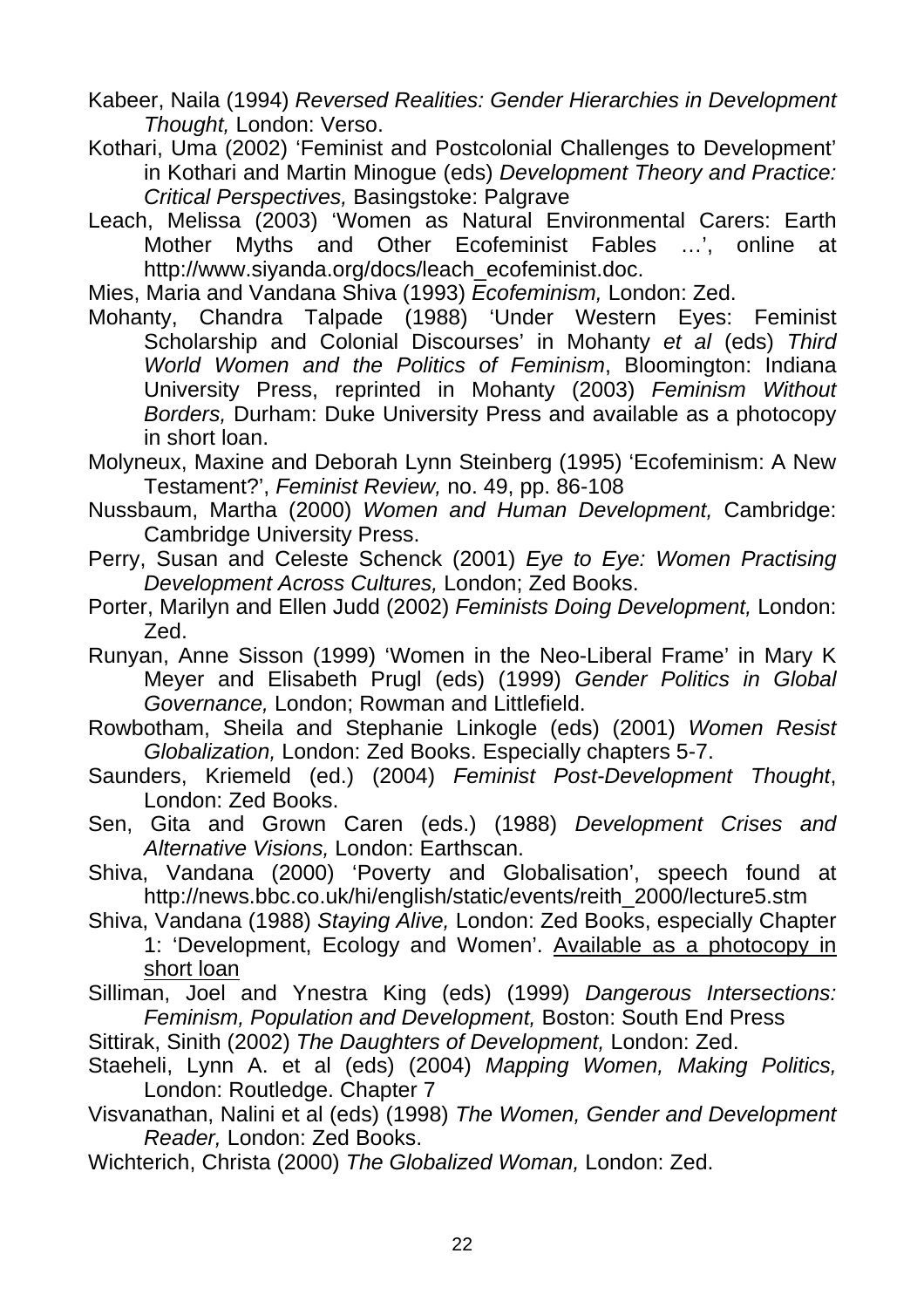#### **Week 8 Reproduction and Motherhood**

This seminar will explore feminist efforts to extend political debate to women's reproductive capacity and mothering or caring role. We will look at feminist criticisms of the technological changes and power relations surrounding birth, mothering and caring, and their differing strategies to help women gain more control over these processes. We will also discuss the implications of feminist attempts, introduced in previous seminars, to reclaim and celebrate birth and motherhood as a source of women's 'difference' and political transformation.

## *Seminar questions*

- Is the capacity to give birth a primary source of women's oppression?
- Should women have the right to choose an abortion?
- Can and should mothering and caring work be changed so that men play a more central caring role? Or is mothering and caring work a source of women's power over which they should retain control?

## *Seminar reading*

Bryson, Valerie (1999) *Feminist Debates,* Basingstoke: Macmillan, Chapter 7. Firestone, Shulamith (1979) *The Dialectic of Sex*, London: Women's Press,

- Chapters 1 and 10; Chapter 10 available as a photocopy in Short Loan ('The ultimate revolution').
- Held, Virginia (1993) *Feminist Morality: Transforming Culture, Society and Politics,* Chicago: University of Chicago Press, Chapter 6.
- Hochschild, Arlie R. (2004) 'Love and Gold' in Luciana Ricciutelli et al. (eds) (2004) *Feminist Politics, Activism and Vision,* London: Zed, or online at [http://sociology.berkeley.edu/faculty/hochschild/hochschild\\_pdf/love%2](http://sociology.berkeley.edu/faculty/hochschild/hochschild_pdf/love%20and%20gold%20zed%20_1_.pdf) [0and%20gold%20zed%20\\_1\\_.pdf](http://sociology.berkeley.edu/faculty/hochschild/hochschild_pdf/love%20and%20gold%20zed%20_1_.pdf)

- Benn, Melissa (1999) *Madonna and Child: Toward a New Politics of Motherhood,* London: Vintage.
- Charles, Nickie (2000) *Feminism, the State and Social Policy,* Basingstoke: Macmillan, Chapter 8.
- Chodorow, Nancy (1979) *The Reproduction of Mothering*, Berkeley: University of California Press, Chapters 2 and 5.
- Collins, Patricia Hill (1990/2000) *Black Feminist Thought*, London: Routledge, Chapter 8 in  $2^{nd}$  edition or Chapter 6 in  $1^{st}$  edition.
- Correa, Gina *et al* (1987) *Man-Made Woman: How New Reproductive Technologies Affect Women,* Bloomington: Indiana University Press.
- Dahlerup, Drude (ed.) (1986) *The New Women's Movement,* London: Sage, Part I.
- Everingham, Christine (1994) *Motherhood and Modernity,* Buckingham, PA: Open University Press, Chapter 1.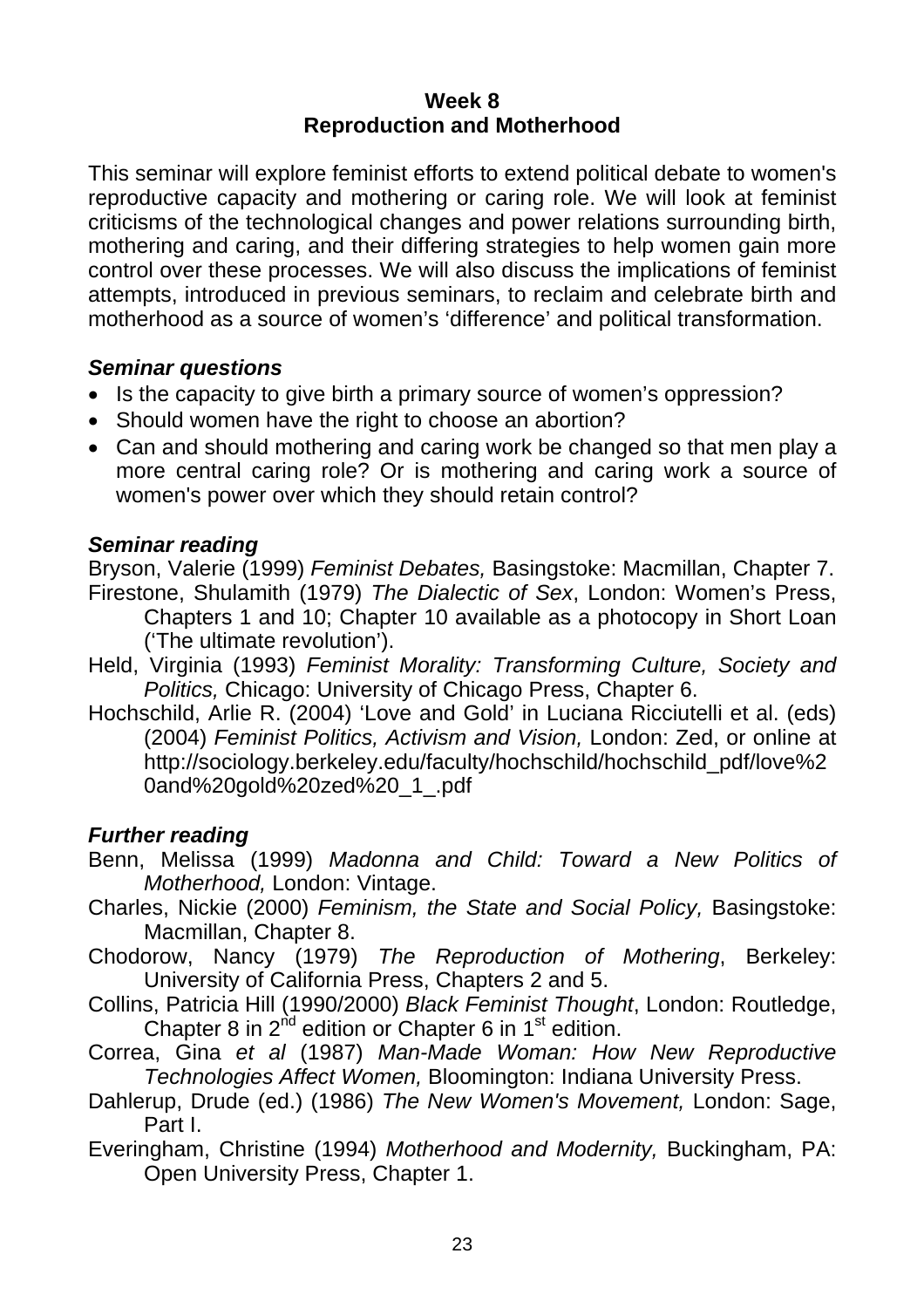- Ford, Lynne E, (2002) *Women and Politics: The Pursuit of Equality,* USA: Houghton Mifflin, chapter 8.
- Hegde, Radha S. (2002) 'Sons and M(others): Framing the Maternal Body and the Politics of Reproduction in a South Indian Context' in Marianne Dekoven (ed.) *Feminist Locations,* New Brunswick: Rutgers University Press.
- Kourany, Janet et al (eds) (1999) *Feminist Philosophies*, 2nd edition, Upper Saddle River, NJ: Prentice Hall. Chapters by Ruth Hubbard, 'The New Procreative Technologies' and Angela Y. Davis, 'Racism, Birth Control and Reproductive Rights'.
- Lawler, Steph (1996) 'Motherhood and Identity' in Tess Cosslett *et al* (eds) (1996) *Women, Power, and Resistance,* Milton Keynes: Open University Press.
- Lovenduski, Joni and Vicky Randall(1993) *Contemporary Feminist Politics*: *Women and Power in Britain,* Oxford: Oxford University Press, Chapters 7 and 8.
- Mies, Maria and Vandana Shiva (2001) 'People or Population: Towards a New Ecology of Reproduction' in Kum-Kum Bhavnani (ed.) *Feminism and 'Race',* Oxford: Oxford University Press.
- O'Brien, Mary (1984) *The Politics of Reproduction,* London: Routledge and Kegan Paul.
- Randall, Vicky (1987) *Women and Politics,* Rev. Ed., Basingstoke: Macmillan, Section entitled 'Abortion Rights', pp.263-283.
- Rich, Adrienne (1977) *Of Woman Born: Motherhood as Experience and Insitution,* London: Virago, especially introduction.
- Roberts, Dorothy E. (1998) 'The Future of Reproductive Choice for Poor Women and Women of Color' in Rose Weitz (ed.) *The Politics of Women's Bodies,* Oxford: Oxford University Press.
- Robinson, Fiona (1999) *Globalizing Care: Ethics, Feminist Theory and International Relations,* Boulder: Westview.
- Rowbotham, Sheila (1989) 'To Be or Not to Be: The Dilemmas of Mothering', *Feminist Review,* no. 31, pp.82-93.
- Ruddick, Sara (1984) 'Maternal Thinking' in Treblicot, Joyce (ed.) *Mothering,*  Totowa, NJ: Rowman & Allanheld.
- Sawicki, J. (1991) *Disciplining Foucault: Feminism, Power and the Body,*  London; Routledge, Chapter 4.
- Tong, Rosemarie (1998) *Feminist Thought,* 2nd edition, Boulder, CO: Westview Press. Chapter 2.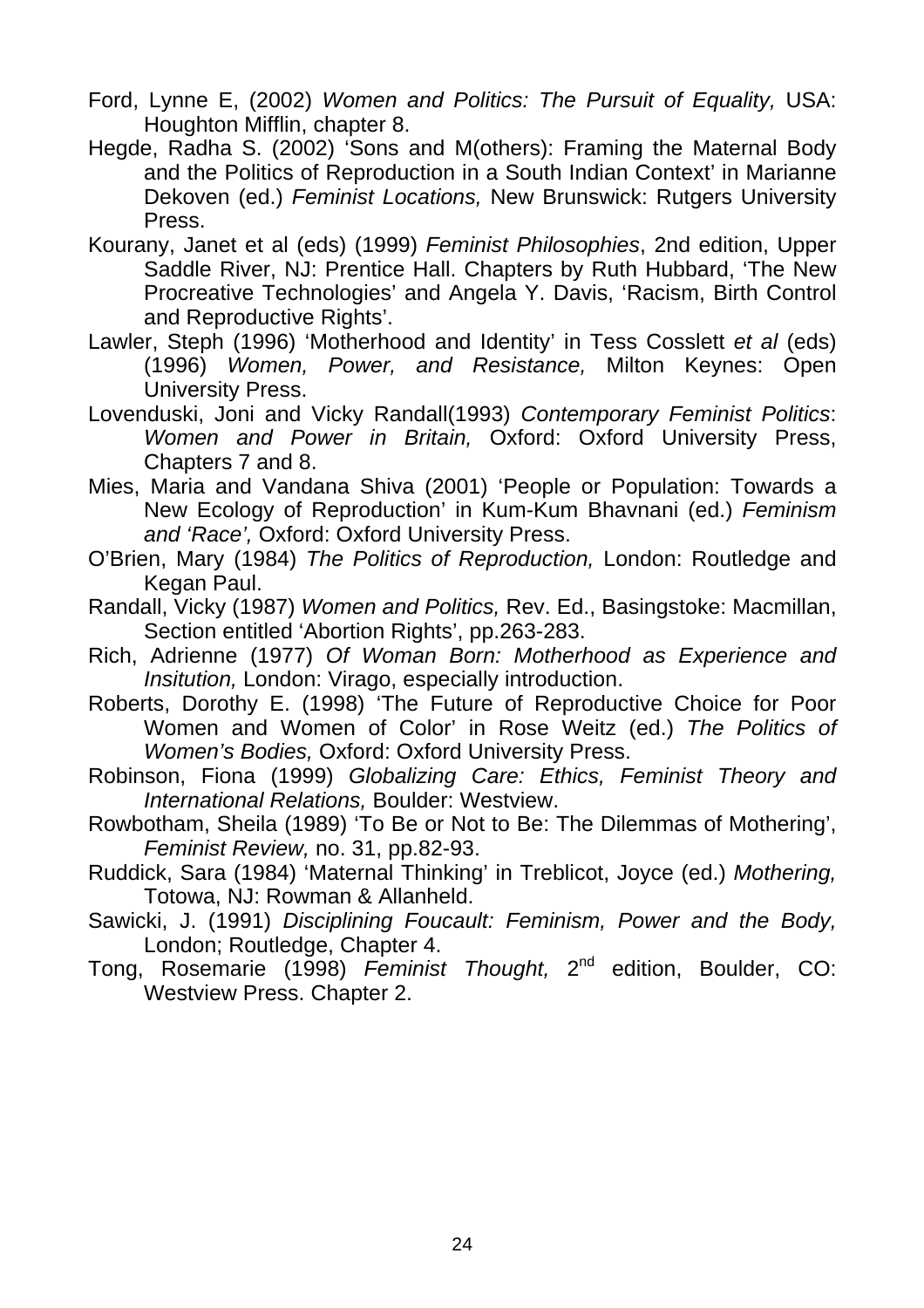#### **Week 9 Knowledge and the Study of Politics**

The aim of this final seminar is to examine feminist efforts to politicise knowledge – to expose the gendered power structures underpinning claims to knowledge and truth and to produce counter-hegemonic knowledge claims as a form of resistance. In particular, we will be focusing on feminist critiques of the partial and exclusionary nature of the academic discipline of politics and their efforts to reconstruct the discipline in more inclusive and subversive ways. We will be assessing whether there is a distinctively feminist political theory or political science and in what ways feminist arguments about politics can claim to be 'true'.

## *Seminar questions*

- Why has the study of politics focused on men rather than women?
- How convincing are feminist criticisms of the norms of objectivity, rationality and truth?
- Are there distinctive methods that feminist political enquiry should adopt?

## *Seminar reading*

- Phillips, Anne (ed.) *Feminism and Politics,* Oxford: Oxford University Press, chapters by Susan Bourque and Jean Grossholtz, 'Politics an Unnatural Practice: Political Science looks at Female Participation' and Virginia Sapiro (1998) 'Feminist Studies and Political Science - and Vice Versa'.
- Prokhovnik, Raia (2007) 'Rationality' in Georgina Blakeley and Valerie Bryson (eds) *The Impact of Feminism on Political Concepts and Debates,*  Manchester: Manchester University Press.
- Squires, Judith (1999) *Gender in Political Theory*, Cambridge: Polity Press, Introduction and Chapter 3.

- Collins, Patricia Hill (1990/2000) *Black Feminist Thought,* London: Routledge, Chapter 11 in  $2^{nd}$  edition, or Chapters 10 and 11 in  $1^{st}$  edition.
- Corrin, Chris (1999) *Feminist Perspectives on Politics*, London: Longman. Chap. 1.
- Evans, Mary (1997) *Introducing Contemporary Feminist Thought*, Cambridge: Polity Press, Chapter 3.
- Flax, Jane (1990) *Thinking Fragments,* Berkeley CA: University of California Press. Especially Chapter 1
- Frazer, Elizabeth (1998) 'Feminism and Political Theory', in Stevi Jackson and Jackie Jones (eds) *Contemporary Feminist Theories,* Edinburgh: Edinburgh University Press.
- Garry, Ann and Marilyn Pearsall (eds) (1997) *Women, Knowledge and Reality*, 2<sup>nd</sup> edition, London: Routledge, especially chapters by Jaggar and Lloyd.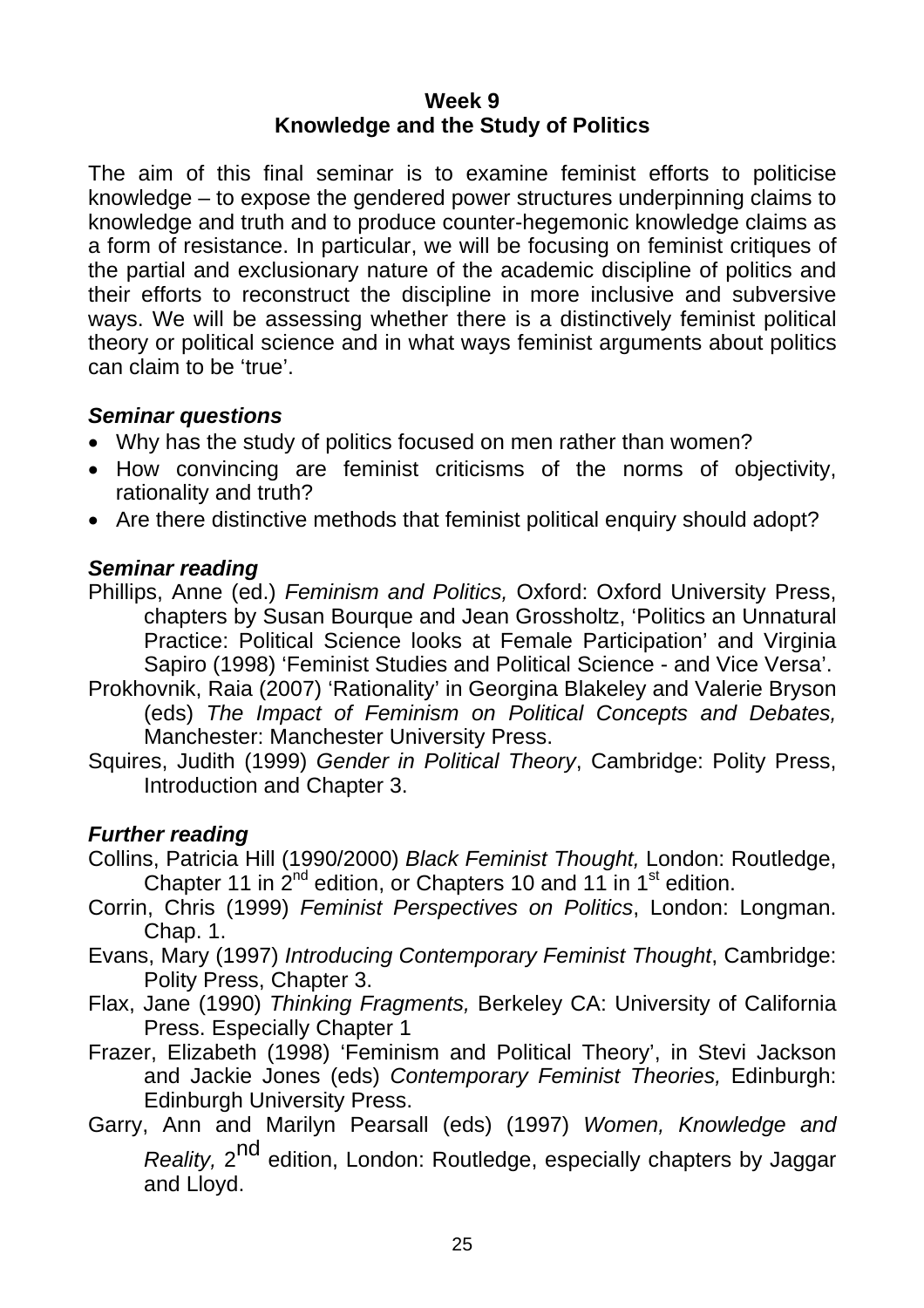- Graham, Hilary (1983) 'Do her Answers fit his Questions? Women and the Survey Method' in Eva Gamarnikow et al. (eds.), *The Public and the Private,* Aldershot: Gower.
- Gross, Elizabeth (1992) 'What is Feminist Theory?' in Helen Crowley and Susan Himmelweit (1992) *Knowing Women: Feminism and Knowledge,* Cambridge: Polity Press.
- Haraway, Donna J. (1991) *Simians, Cyborgs and Women,* London: Free Association Press, Chapter 9.
- Harding, Sandra (1987) 'Introduction: Is There a Feminist Method?' and 'Conclusion: Epistemological Questions' in Harding (ed.) *Feminism and Methodology: Social Science Issues*, Milton Keynes: Open University Press.
- Harding, Sandra (1991) *Whose Science, Whose Knowledge? Thinking From Women's Lives,* Milton Keynes: Open University Press, Chapters 5 & 6.
- Hartsock, Nancy (1987) 'The Feminist Standpoint: Developing the Ground for a Specifically Feminist Historical Materialism' in S. Harding (ed.) (1987) *Feminism and Methodology,* Milton Keynes: Open University Press.
- Hartsock, Nancy (1998) *The Feminist Standpoint Revisited and Other Essays,* Boulder, CO: Westview Press.
- Johnson-Odim (2001) 'Who's to Navigate and Who's to Steer? A Consideration of the Role of Theory in Feminist Struggle' in Marianne Dekoven (ed.) *Feminist Locations,* New Brunswick: Rutgers.
- Maiguashca, Bice (2005) 'Theorizing Knowledge from Women's Political Practices: The Case of the Women's Reproductive Rights Movement', *International Feminist Journal of Politics,* vol. 7, no.2, pp. 207-232. You can borrow this from me.
- Nicholson, Linda J. (ed.) (1990) *Feminism/Postmodernism*, New York: Routledge. Especially chapters by Jane Flax ('Postmodernism and Gender Relations in Feminist Theory'), Sandra Harding ('Feminism, Science and the Anti-Enlightenment Critiques') and Susan Bordo ('Feminist, Postmodernism and Gender-Scepticism').
- Nash, Kate (1994) 'The Feminist Production of Knowledge: is Deconstruction a Practice for Women?' *Feminist Review,* no. 47, access through the library website.
- Stanley, Liz and Sue Wise (1993) *Breaking Out Again: Feminist Ontology and Epistemology*, 2nd ed. London: Routledge, Chapters 1, 6 & 8.
- Wiegman, Robyn (ed.) (2002) *Women's Studies on Its Own,* Durham: Duke University Press.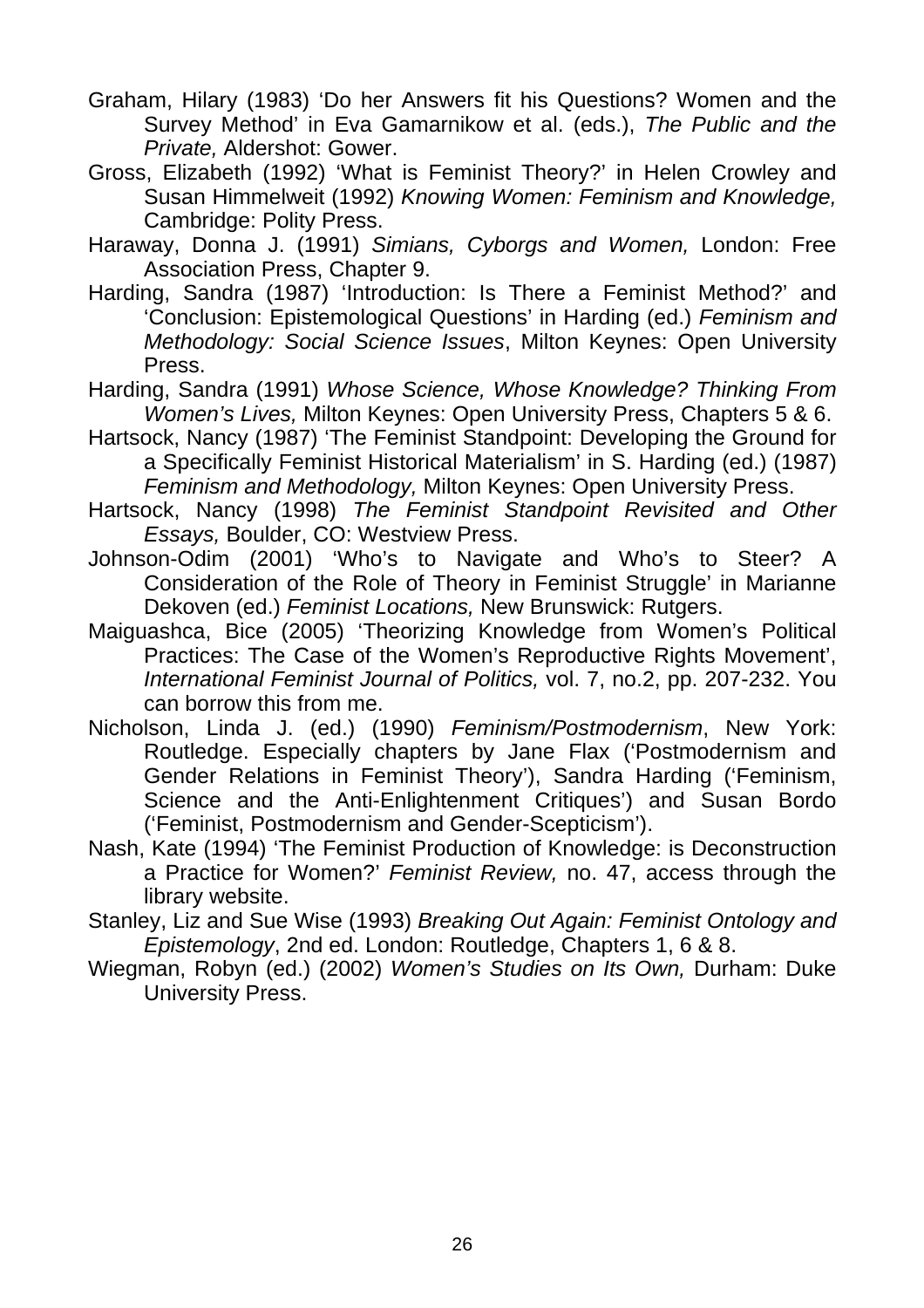# **APPENDIX A: WRITING A BOOK REVIEW**

'The overall purpose of a book review is to interest and inform potential readers and to give them your considered opinion of a book. It should evaluate a book from your perspective rather than simply summarising or describing the book's content.

Depending on your specific purpose in writing it, your review should contain some or all of the following points:

- full details of title, author and publication
- a brief résumé of the book, or what the subject of the book is, its theme/thesis/argument and how the content is organised
- comments on the author's style, or how the book is written
- information about the author's purpose in writing the book, or why the book was written
- comments on the theoretical perspective taken
- comments on the book in relation to other material in the field including when the book was originally written (and revised), the author's qualification and experience, whether the book introduces any new concepts or data, and whether the author is reviewing material
- comments on how the book relates to your knowledge, your experience, your beliefs…
- information on the standard of the details such as an index, a bibliography or graphic material …
- an evaluation of the overall strengths and the weaknesses of the book.

Support any statements you make, including your opinions, with reasons and examples. A few well-chosen quotations can convey the flavour of the author's style as well as illustrating a point. (Give the page reference for a quote immediately afterwards.)

Your own honest and well thought-out opinion of a book is of more value to your learning and to your readers than your version of someone else's opinion. A book review can be technically excellent but dull to read unless you convey to your reader the impact the book has on you.'

### **From Lorraine Marshall and Frances Rowland (1993)** *A Guide to Learning Independently,* **2nd edition, Buckingham: Open University Press**, **p.123**

Note that most journals have a book review section: check out relevant feminist journals for some recent examples.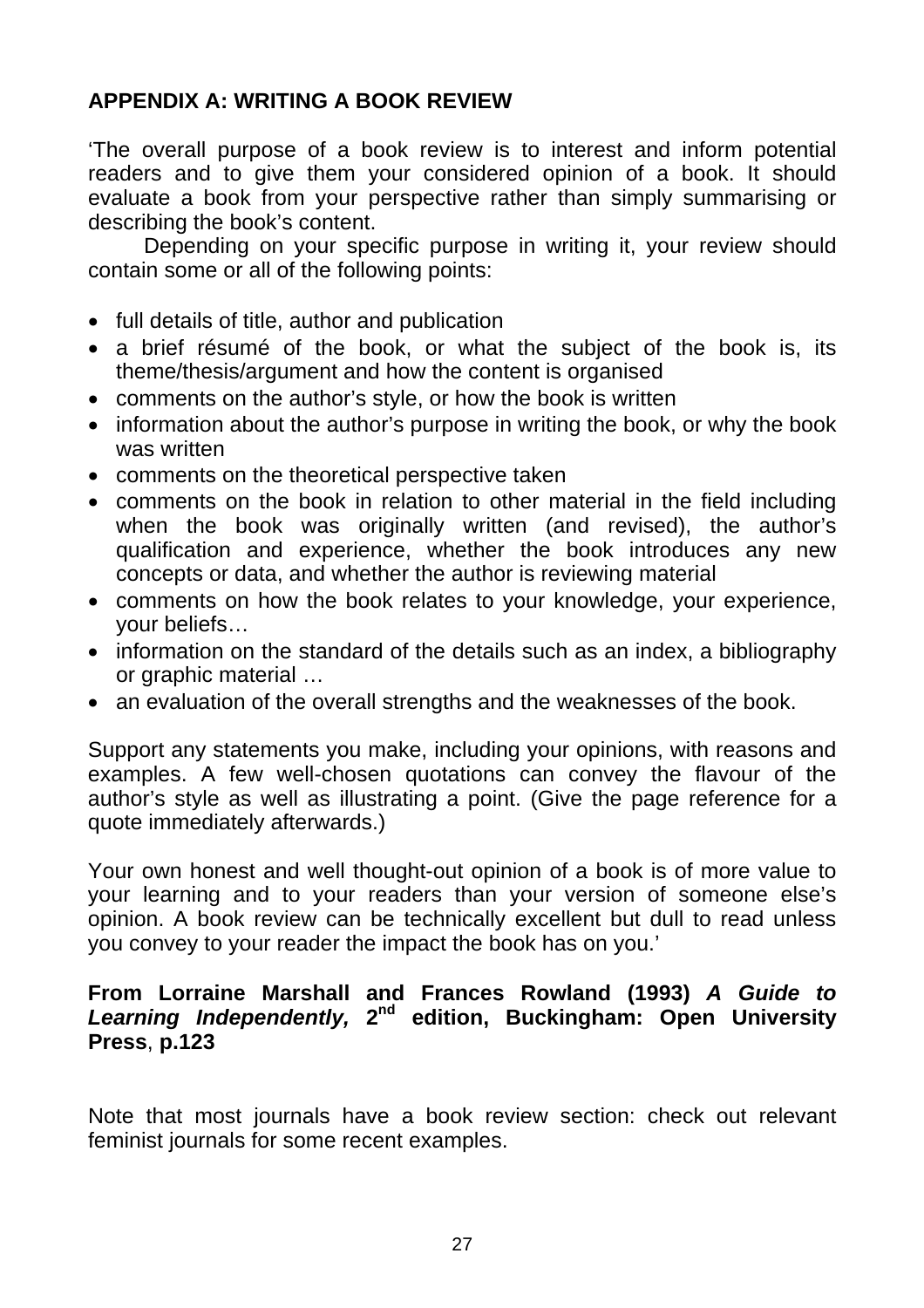APPENDIX B:



## **DEPARTMENT OF GOVERNMENT DEGREE OF B.A.**

# **35 475 FEMINISM AND POLITICS**

**Thursday, 17th May 2007 2.00 pm – 4.00 pm (2 hours)** 

## *Answer TWO questions*

- 1. To what extent have scholars working within the discipline of politics historically focused on men rather than women, and why might this be the case?
- 2. Judith Butler has highlighted 'the political problem that feminism encounters' now that '*women,* even in the plural, has become a troublesome term, a site of contest, a cause for anxiety'. How should feminists respond?
- 3. Why do women continue to be under-represented in the vast majority of parliamentary institutions around the world - and why should we care?
- 4. Evaluate Black and/or anti-racist feminist contributions to our understanding of power.

**PLEASE TURN OVER**